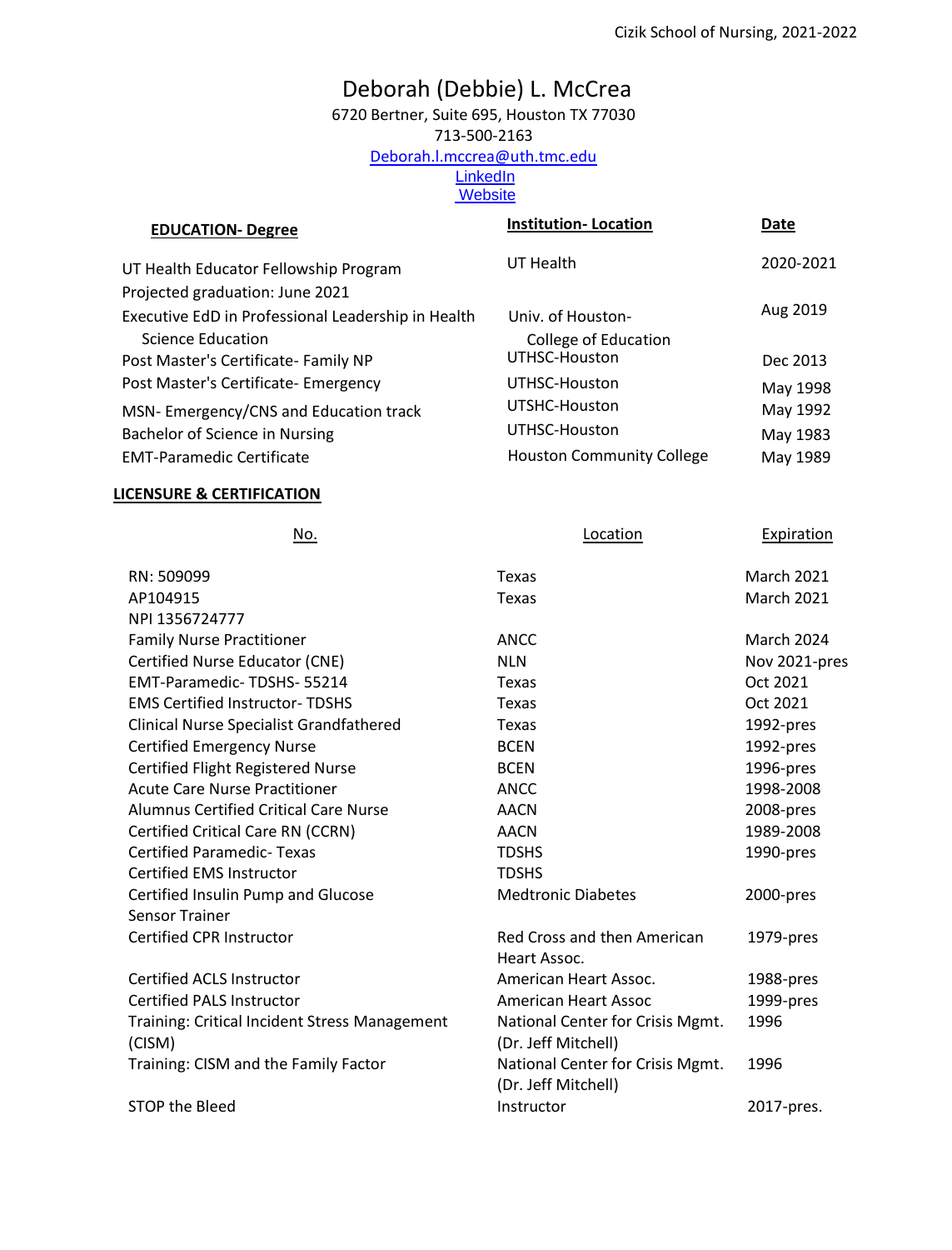### **PROFESSIONAL EXPERIENCE**

| Institution                                            | <b>Position title</b>                                                  | <b>Inclusive Dates</b> |
|--------------------------------------------------------|------------------------------------------------------------------------|------------------------|
| Cizik Son- UTHSC-Houston                               | <b>Assistant Professor</b>                                             | 9.1.2019-pres          |
| UTHSC-Houston                                          | <b>Instructor- Clinical Nursing</b>                                    | 9.1.2014 to 8.31.2019  |
| UTHSC-Houston                                          | Casual Instructor                                                      | 9.1.2013 to 9.1.2014   |
| Walgreens Health Care Clinic                           | Family Nurse Practitioner prn                                          | 7.2015-8.2017          |
| <b>Houston Community College EMS</b><br>program        | Lead Paramedic Faculty and Clinical Faculty                            | 11.1.2000-11.1.2013    |
| <b>Houston Community College</b><br><b>EMS</b> program | <b>Adjunct Clinical Faculty</b>                                        | 9.2013 to pres.        |
| <b>Travel Guard AIG</b>                                | Medical case manager- prn                                              | 9.2013- pres.          |
| <b>Greater Houston Emergency</b><br>Physicians         | <b>Emergency Nurse Practitioner</b>                                    | 2.1999 to 1.2001       |
| <b>Medtronic Minimed Insulin</b><br>Pump Company       | Insulin pump and glucose sensor<br>trainer-prn                         | 1.2000- pres.          |
| St Luke's Episcopal Hospital                           | <b>Staff Nurse/Preceptor-Emergency</b><br>Dept.- prn                   | 5.1997-2005            |
| <b>Houston Community College</b>                       | <b>EMS Adjunct Faculty</b>                                             | 1994-2000              |
| Diabetes Treatment Centers of<br>America               | <b>Diabetes Educator PRN</b>                                           | 1991-1992              |
| <b>Houston Fire Department</b>                         | NE Quadrant Nurse then promoted to Clinical<br><b>Nurse Specialist</b> | 1992-1997              |
|                                                        | Critical Incident Stress Management Team<br>Member (CISM)              |                        |
| San Jacinto College                                    | <b>Nursing Faculty-adjunct</b>                                         | 1990-1992              |
| <b>Texas Air Evac</b>                                  | Flight Nurse and Senior Flight Nurse                                   | 1988-1995              |
| St. Luke's Episcopal Hospital                          | Critical Care RN and preceptor                                         | 1983-1985              |
|                                                        | <b>Critical Care Float Pool RN</b>                                     | 1985-1994              |

**HONORS & AWARDS**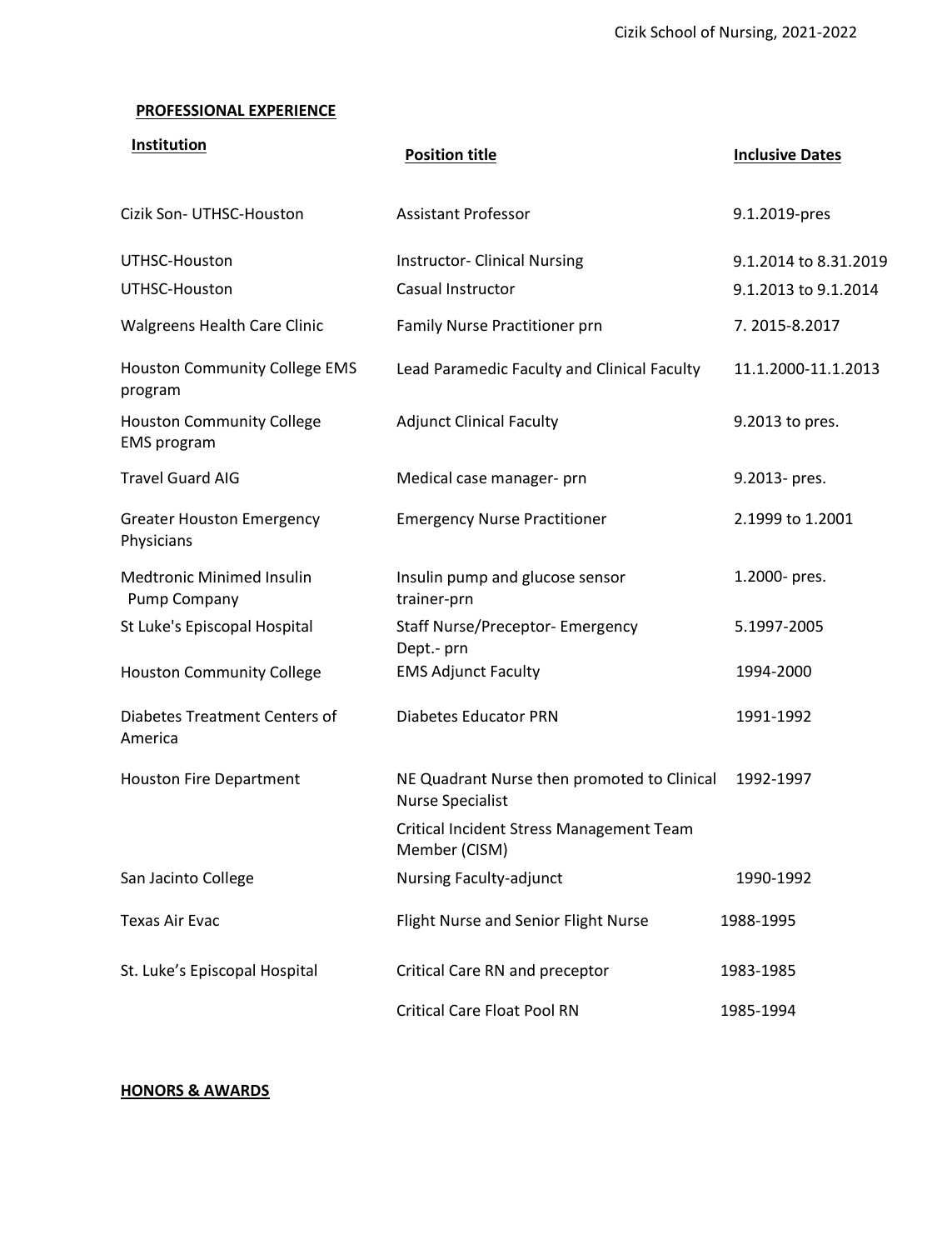| Award                                                                                         | <b>Awarding Organization</b>                 | Date      |
|-----------------------------------------------------------------------------------------------|----------------------------------------------|-----------|
| <b>McGovern Outstanding Teaching</b><br><b>Award 2021- Graduate Faculty</b><br><b>Nominee</b> | <b>UTHealth</b>                              | 2021      |
| <b>Nursing Celebration Award</b>                                                              | Texas Nurses Assoc. District 9               | 11.9.2017 |
| Hurricane Hero's Award                                                                        | Texas Nurses Assoc. District 9               | 11.9.2017 |
| <b>ENA State Challenge</b><br>Doctoral Scholarship                                            | <b>National Emergency Nurses Association</b> | 2018      |
| Houston ENA Scholarship                                                                       | <b>Houston Emergency Nurses Association</b>  | 2017      |
| <b>Frank Cole Advanced Practice</b><br><b>Nursing Scholarship</b>                             | <b>Texas Emergency Nurses Association</b>    | 2017      |
| <b>HANP Scholarship</b>                                                                       | <b>Houston Area Nurse Practitioners</b>      | 2017      |
| Texas ENA Scholarship                                                                         | <b>Texas ENA</b>                             | 2012      |
| Recipient<br>Nominee for Outstanding<br><b>Advanced Practice Nurse</b>                        | Houston Gulf Coast Chapter, AACN             | 2000      |
| <b>Emergency Nurse of the Year</b>                                                            | Houston Emergency Nurse Assoc.               | 1997      |
| Sigma Theta Tau                                                                               | Zeta Pi Chapter                              | 1992      |
| Scholarship receipt x 2 yrs.                                                                  | Civil Air Patrol                             | 1989, 90  |
| American Red Cross Pin                                                                        | <b>American Red Cross</b>                    | 1983      |
| 1000 hr. Volunteer Service<br>Award                                                           | <b>American Red Cross</b>                    | 1995      |
| 15-year Service Award                                                                         | <b>American Red Cross</b>                    | 1995      |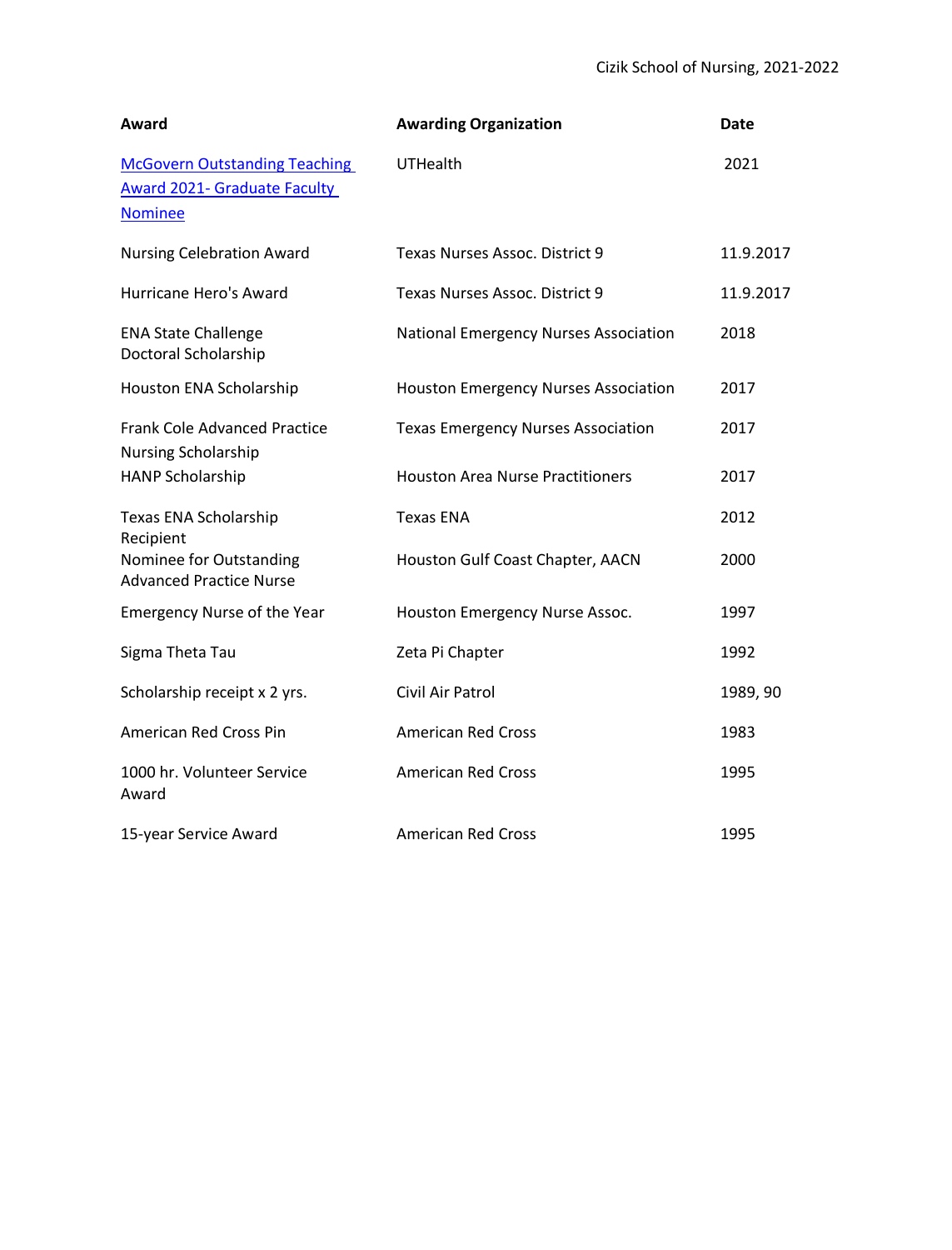#### **PUBLICATIONS**

McCrea, D.L. (2017). A primer on insulin pump therapy for the Health Care Provider. Nursing Clinics of North America. 52(4), 553-564.

McCrea, D. (2013). Management of the Hospitalized Diabetes Patient with an Insulin Pump. Critical Care Nursing Clinical of North America. Vol25, Number 1, 111-121.

McCrea, D. and McCrea, C. (1991). Emergency department care of the patient with insulin pump. Journal of Emergency Nursing. 17, 200-224.

#### **PRESENTATIONS**

### **National (past to current)**

McCrea, D., Thomas, L., Yu, E., Frazier, L. Lessons Learned from Hurricane Harvey: Can a school of nursing (SON) have a role in management of community needs after a disaster. Poster presented at: AAENP/Tennessee College of Emergency Physicians Emergency Care Symposium 2018: March 4-6. Chattanooga, TN

McCrea. D. Harris, B., Johnson-Vaught, D. Ramirez, E. (2019). Improving Disaster Readiness of Interprofessional Health Care Students by Utilizing Realistic Simulation Scenarios as Educational Strategies. Poster presented at: AAENP Emergency Care Symposium 2019: Feb 22- 23. Nashville, TN

McCrea. D. Harris, B., Johnson-Vaught, D. Ramirez, E. (2019). Preparing for Mass Casualty Disaster Response Interprofessional Academic Health University Collaboration with Community Agencies. Poster presented at: AAENP Emergency Care Symposium 2019: Feb 22-23. Nashville, TN

Champagne-Langabeer, T., Revere, L., McCrea, D., Yu, E., Tankimovich, M., Spears, R. and Swails, J. (2019). Health Records through Complex Simulation. Enhancing Communication Competencies through Complex Simulation and Health Technology. Poster presentation: #NexusSummitt2019 Conference, Minneapolis, MN https://summit2019.nexusipe.org/schedule-events/enhancing-communicationcompetencies-through-complex-simulation-and-health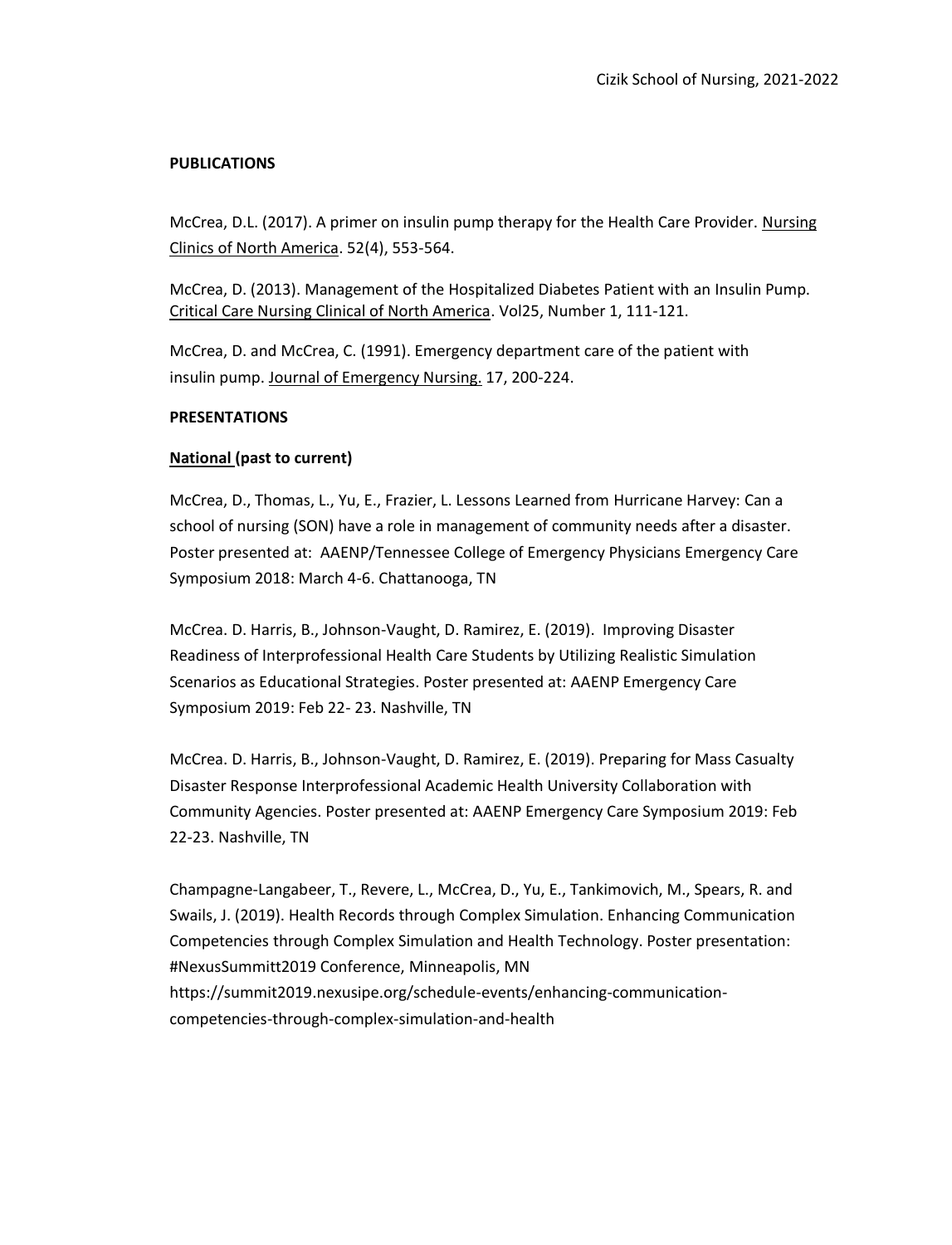### **Regional/State (past to current)**

State of Texas EMS Conference, 2007 Best Practices in EMS Educations- Houston Community College EMS program *in Austin, TX*

State of Texas EMS Conference 2007:3 Workshops: *When Sugar Is Not Always So Sweet: 101 Things You Always Wanted to Know About Diabetes, But Never Thought to Ask; in Houston, TX* State of Texas EMS Conference, 2010: Utilization of Student Learning Styles, co-presented with Gary Bonewald LP, MEd in Ft. Worth, TX

State of Texas EMS Conference 2010:3 Workshops: *When Sugar Is Not Always So Sweet: 101 Things You Always Wanted to Know About Diabetes, but Never Thought to Ask in Ft Worth, TX*

State of Texas EMS Conference, 2011: Utilization of Student Learning Styles, presented with Gary Bonewald, LP, MEd, EMT-P in Austin, TX

State of Texas EMS Conference, 2011 & 2012: 3 Workshops: *When Sugar Is Not Always So Sweet: 101 Things You Always Wanted to Know About Diabetes, but Never Thought to Ask in Austin, TX*

McCrea, D. and Levesque, C. (2018). [Insulin Pump Therapy](https://www.dropbox.com/s/ikhz9lmmtttlt31/Insulin%20Pump%20poster%20for%20TNP%20conference%20%283%29.pptx?dl=0) in 2018 Poster Presentation at: Texas Nurse Practitioner Fall Conference, Sept 6, 2018.

McCrea. D., Harris, B., and Ramirez, E. (201[9\). Improving Disaster Readiness of](https://www.dropbox.com/s/x9adomikt7laxyc/Advances%20in%20teaching%20and%20learning%20day%20Poster%202019%20%20McCrea%204x3%20size.pptx?dl=0)  [Interprofessional Health Care Students by Utilizing Realistic Simulation Scenarios as](https://www.dropbox.com/s/x9adomikt7laxyc/Advances%20in%20teaching%20and%20learning%20day%20Poster%202019%20%20McCrea%204x3%20size.pptx?dl=0)  [Educational Strategies.](https://www.dropbox.com/s/x9adomikt7laxyc/Advances%20in%20teaching%20and%20learning%20day%20Poster%202019%20%20McCrea%204x3%20size.pptx?dl=0) Poster presented at: UTHealth 2019 Advances in teaching and learning day. June 14, 2019.

McCrea, D., Schulz, K., Harris, B., Ramirez, E. (2019). [Preparing for Realistic Mass Casualty](https://www.dropbox.com/s/n8bk09h6ja2pu0f/TNP%202019%20conference%20Interprofessional%20MCI%20poster.pptx?dl=0)  [Simulation Scenarios. Interprofessional Academic Health University Collaboration with](https://www.dropbox.com/s/n8bk09h6ja2pu0f/TNP%202019%20conference%20Interprofessional%20MCI%20poster.pptx?dl=0)  [Community Agencies.](https://www.dropbox.com/s/n8bk09h6ja2pu0f/TNP%202019%20conference%20Interprofessional%20MCI%20poster.pptx?dl=0) Poster Presentation at: Texas Nurse Practitioner Fall Conference, Sept 6, 2019.

McCrea, D. (2019). [Designing Better Educational Presentations-Understating Various](https://www.dropbox.com/s/oqlh5aplq8zh62i/TNP%202019%20Conference%20Poster-Designing%20Better%20Educational%20Presentations-Understating%20various%20Technology%20Tools%20to%20Enhance%20your%20Talks.pptx?dl=0)  [Technology Tools to Enhance your Talks.](https://www.dropbox.com/s/oqlh5aplq8zh62i/TNP%202019%20Conference%20Poster-Designing%20Better%20Educational%20Presentations-Understating%20various%20Technology%20Tools%20to%20Enhance%20your%20Talks.pptx?dl=0) Poster Presentation at: Texas Nurse Practitioner Fall Conference, Sept 6, 2019.

McCrea, D. (2020). Can't Catch my Breath in Kathmandu, [Preparing your patients for](https://www.dropbox.com/s/9udy8givyytx02i/Can%27t%20Catch%20my%20Breath%20Poster-McCrea.mp4?dl=0)  [international travel.](https://www.dropbox.com/s/9udy8givyytx02i/Can%27t%20Catch%20my%20Breath%20Poster-McCrea.mp4?dl=0) Poster Presentation at: Texas Nurse Practitioner Fall Conference, Sept 25, 2020

McCrea, D. (2020). [Designing Better Educational Presentations-Understating Various](https://www.dropbox.com/s/uxeraxpb3tvouiv/Designing%20Better%20Ed%20Presentations.mp4?dl=0)  [Technology Tools to Enhance your Talks updated. Poster Presentation](https://www.dropbox.com/s/uxeraxpb3tvouiv/Designing%20Better%20Ed%20Presentations.mp4?dl=0) at: Texas Nurse Practitioner Fall Conference, Sept 25, 2020

McCrea, D. (2020). [Caring for Patients with Behavioral Health Problems in a Non-Behavioral](https://www.dropbox.com/s/6s03cp5tmz2jtbb/PEER%20SUPPORT%20FOR%20NURSES%20DURING%20A%20PANDEMIC-%20CISM%20information.docx?dl=0)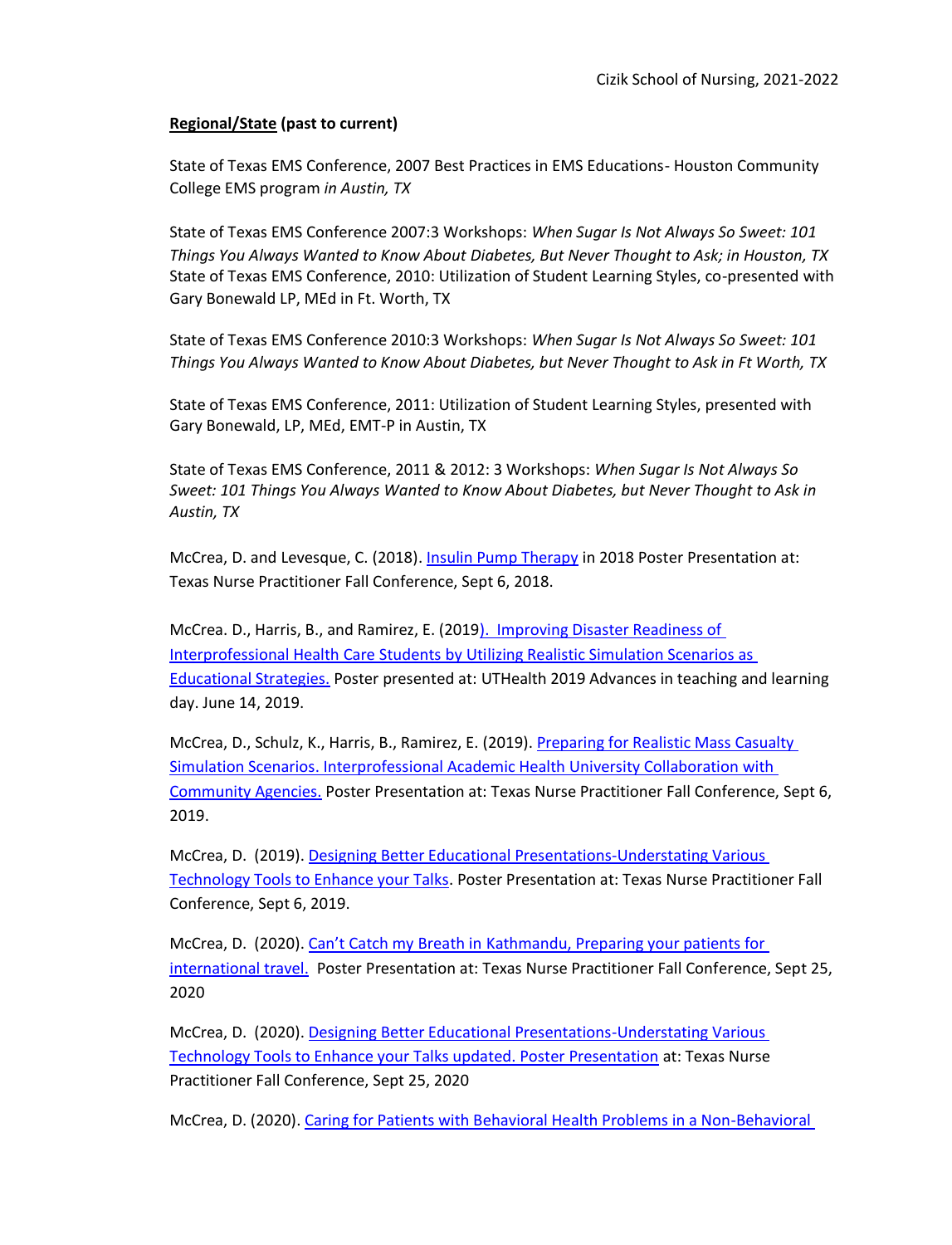[Healthcare Setting,](https://www.dropbox.com/s/6s03cp5tmz2jtbb/PEER%20SUPPORT%20FOR%20NURSES%20DURING%20A%20PANDEMIC-%20CISM%20information.docx?dl=0) including Critical Incident Stress Debriefing. Texas Organization Nursing Leadership (TONL) State Conference: "Crisis in Healthcare: Preparing Nurse Leaders to Respond" held in Houston, TX on March 6, 2020.

McCrea, D. (2021). [Preparing for Realistic Mass Casualty Simulation Scenarios Interprofessional](https://www.dropbox.com/s/ne1cx0obm99jjte/TEACH%202021%20Conference%202021%20McCrea.pptx?dl=0)  Academic Health [University Collaboration with Community Agencies.](https://www.dropbox.com/s/ne1cx0obm99jjte/TEACH%202021%20Conference%202021%20McCrea.pptx?dl=0) Podium Presentation at: Texas Educators Academies Collaborative for the Health Professions-Southeast (TEACH-S) Educational Symposium, May 14, 2021.

McCrea, D., Schulz, K., Ramirez, E., Harris, B., Cron, S. (202[1\). Interprofessional Health Science](https://www.dropbox.com/s/q19b64qklsj8hfo/Advances%20in%20Teaching%20and%20Learning%20Conference%202021%20POSTER-%20McCrea%2C%20Deb.pptx?dl=0)  [Student Perceptions of Readiness for Disaster Response Utilizing](https://www.dropbox.com/s/q19b64qklsj8hfo/Advances%20in%20Teaching%20and%20Learning%20Conference%202021%20POSTER-%20McCrea%2C%20Deb.pptx?dl=0) Online Didactic Content and [Interagency MCI Simulation.](https://www.dropbox.com/s/q19b64qklsj8hfo/Advances%20in%20Teaching%20and%20Learning%20Conference%202021%20POSTER-%20McCrea%2C%20Deb.pptx?dl=0) Poster Presentation at: Advances in Teaching and Learning Conference. June 11, 2021.

### **Local (past to current)**

Advanced Cardiac Life Support, Various lectures, and skills, 1991-present

Guest lecturer-Care of the Patient with Diabetes in the Prehospital Environment, Houston Community College, Paramedic and EMT students. 1993-2000

Communicable Diseases and Modes of transmission, Lecture to the Houston Fire Dept. Paramedics through Houston Comm. College (prior to fulltime employment) 1992-1997

Guest lecturer-Tiered Dispatch System, Houston Police Department, Dispatchers 1993-1997

Advanced Trauma Life Support Class for Baylor medical residents: Skills, 1994

Guest lecturer Communicable Diseases, Houston Police Department Academy Cadets, 1993 and 1994

Houston Assoc. of Residential Care Homes seminar on successful techniques for residential care Guest lecturer- Communicable Diseases, Houston Community College, Paramedic and EMT Students, 1994-1997

Myocardial Infarction Lecture, for ACLS Class-Houston Community College-Houston Fire Department-Paramedics, 1998

How to perform a History and Physical Assessment; Lecture to the Houston Fire Dept. Paramedics through HCC, 1999

Houston Chapter ENA: Certified Emergency Nurse (CEN) Review Course Coordinator and Speaker: 1997, 2011, 2012, 2013 and 2015

Guest lecturer for the University of Texas Emergency Nurse-Clinical Nurse Specialist Students 1998, 1999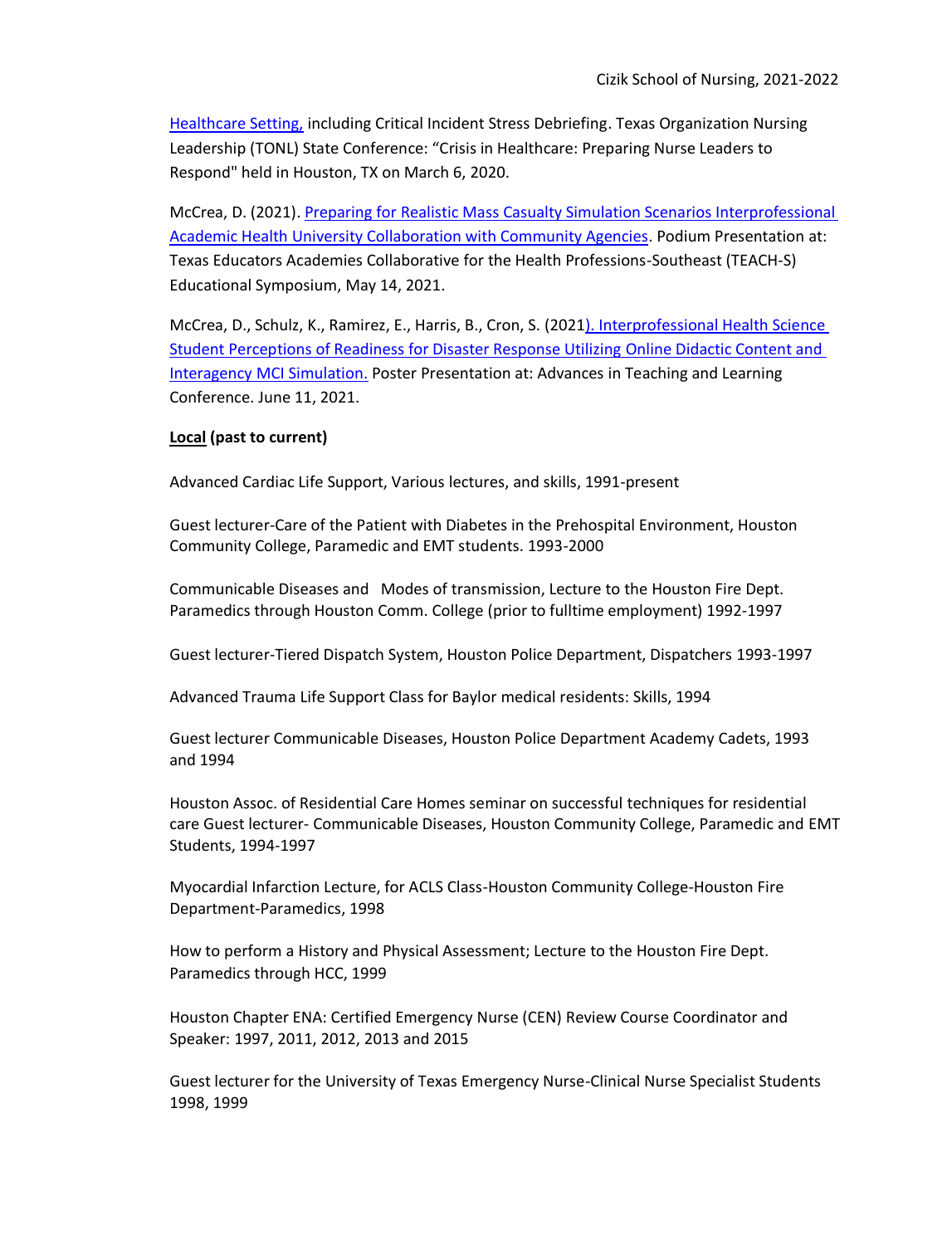Guest Speaker, Sugarland-Texas 1059 Chapter ENA, *When Sugar Is Not Always So Sweet: 101 Things You Always Wanted to Know About Diabetes, but Never Thought to Ask. 2000*

Jackson Memorial Hospital, Montgomery, Ala.-invited speaker to assist in an insulin pump symposium, June 2001

Insulin Pump lectures to New and prospective patients who utilize an insulin pump, 2005-2007

Carbohydrate counting lectures for new and prospective patients who utilize an insulin pump, 2005-2007

Conroe Regional Medical Center Trauma Symposium, Geriatric Trauma Lecture, May 2016

[Presentation to Department of Acute and Continuing Care: Lessons Learned-](https://prezi.com/view/tf2S5F4PTqzBMovPePni/) UH Innovations in Teaching Conference -team [taught with Lisa Thomas and Pat Obulaney](https://prezi.com/view/tf2S5F4PTqzBMovPePni/)

The Empowered You Houston Senior Citizens Conference (201[7\). Untangling](https://www.dropbox.com/s/x1ca6by434chgo1/Empowered%20You%20Senior%20Conference%20for%20attendees.pptx?dl=0)  [Healthcare: Healthcare Specifics for the Elderly Lecture.](https://www.dropbox.com/s/x1ca6by434chgo1/Empowered%20You%20Senior%20Conference%20for%20attendees.pptx?dl=0) City of Houston Councilmember Amanda Edwards[. http://www.houstontx.gov](http://www.houstontx.gov/) /council/4/empowerment-signature-series.html

Guest lecturer: MD Anderson Endocrinology Advanced Practice Providers: How to use End Note Citation tool, March 2017

Houston Emergency Nurses Association: Cool Topics in Emergency Care; Co-Speaker: Debora Ybarra, MSN, RN, CCRN and Debbie McCrea, MSN, RN, FNP-BC, CNS, CEN, CFRN, EMT-P; When [the water receded: A field experience in post Hurricane Maria in Puerto Rico: The Role of the](https://www.dropbox.com/s/mpqmnjjqpg8qk2n/McCrea%2C%20Debbie-%20Disaster%20volunteerism%20info%20and%20links%20for%20Cool%20Topics%20conference.pptx?dl=0)  [medical team in response to national and international disaster relief, 2018](https://www.dropbox.com/s/mpqmnjjqpg8qk2n/McCrea%2C%20Debbie-%20Disaster%20volunteerism%20info%20and%20links%20for%20Cool%20Topics%20conference.pptx?dl=0)

The Empowered You Houston Senior Citizens Conference (2018). Health Care Specifics for the [Elderly Lecture.](https://www.dropbox.com/s/du1pbg5kt8y41my/Empowered%20You%20Senior%20Conference%20Oct%202018.pptx?dl=0) City of Houston Councilmember Amanda Edwards. https://www.mapado.com/en/houston/the-empowered-you-houston-senior-citizensconference

McCrea, D. (2020). [Emergency Nursing Specialty.](https://www.dropbox.com/s/esl6cp67tsyarpv/Career%20in%20Emergency%20Nursiing.ppt?dl=0)-Invited Speaker. Cizik School of Nursing-Student Nurses Association-Career Luncheon. September 9, 2020.

McCrea, D. 2020. Emergency Nursing as a career. Invited Panel speaker for Emergency Nurses Week for the Houston Emergency Nurses Association. Oct 15, 2020.

McCrea, D. (2021). Faculty Development Day: [Designing Better Education Presentations-](https://www.dropbox.com/s/u7ev6uzph4ifotl/Designing%20Better%20Educational%20Presentations%20fo%20HEFP%20May%202021.pptx?dl=0)[Understand various psychological principles and technology to enhance your talks.](https://www.dropbox.com/s/u7ev6uzph4ifotl/Designing%20Better%20Educational%20Presentations%20fo%20HEFP%20May%202021.pptx?dl=0) May 27, 2021.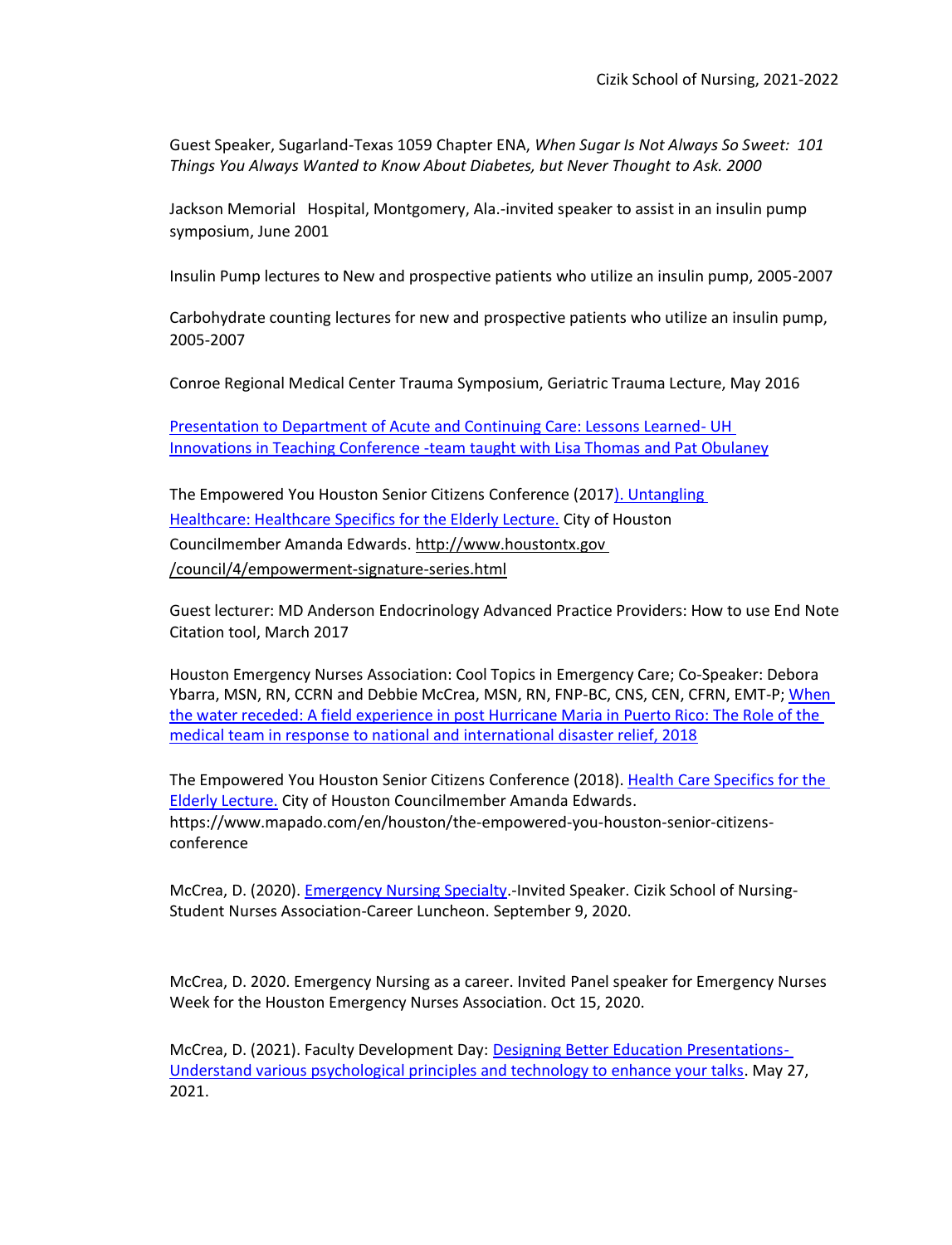### **MEDIA**

Radio Interview: KTRK 740am Radio: Nik Rajkovic: previewed the 2018 UTHealth/HFD mass casualty drill. She's one of the drill's assistant directors and a member of the faculty of Cizik School of Nursing at UTHealth. The drill is now in its fourth year and close to 400 participants are expected. Nov 15, 2018.

UT news interview: Students learn what to do when disaster strikes during a mass casualty simulation; Written by: Faith Harper | Updated: November 25, 2019. Retrieved from [https://www.tmc.edu/news/2017/11/uthealth-holds-mass-casualty-incident-prepare](https://www.tmc.edu/news/2017/11/uthealth-holds-mass-casualty-incident-prepare-students-worst/)[students-worst/](https://www.tmc.edu/news/2017/11/uthealth-holds-mass-casualty-incident-prepare-students-worst/)

Ray, M(2016). TMC News. Article: [UTHealth Disaster Hones skills of Houston's next generation](https://www.tmc.edu/news/2016/11/uthealth-disaster-drill-hones-skills-houstons-next-generation-medical-professionals/)  [of medical professionals.](https://www.tmc.edu/news/2016/11/uthealth-disaster-drill-hones-skills-houstons-next-generation-medical-professionals/) Nov 28, 2016.

Ray, M. (2017) TMC News. Intervie[w: UTHealth holds mass casualty incident to prepare](https://www.tmc.edu/news/2017/11/uthealth-holds-mass-casualty-incident-prepare-students-worst/)  [students for the worst.](https://www.tmc.edu/news/2017/11/uthealth-holds-mass-casualty-incident-prepare-students-worst/) Nov 22, 2017.

NA. (2019). TMC News. Article: [Students learn what to do when disaster strikes during a mass](https://www.tmc.edu/news/2019/11/students-learn-what-to-do-when-disaster-strikes-during-a-mass-casualty-simulation/)  [casualty simulation.](https://www.tmc.edu/news/2019/11/students-learn-what-to-do-when-disaster-strikes-during-a-mass-casualty-simulation/) Nov 26, 2021.

Harper, Faith. (2019). UT School of Nursing Newsroom: [MCI Update Article.](https://nursing.uth.edu/news/detail.htm?id=16175963-cf0c-42c7-b9a6-eb11841d9e3f)

NA. (2021), Frontline Heroes- Emergency Nurses lead out in front as COVID First Responders. Out In Front-CSON Magazine.

Kaddour, S. (2021). UTHealth Houston students train for a natural disaster mass casualty event. Retrieved from [https://inside.uth.edu/inside/story.htm?id=055098c8-740c-46e0-a4e3-](https://inside.uth.edu/inside/story.htm?id=055098c8-740c-46e0-a4e3-250110939fbb&catinode=1279935) [250110939fbb&catinode=1279935](https://inside.uth.edu/inside/story.htm?id=055098c8-740c-46e0-a4e3-250110939fbb&catinode=1279935)

UT Media (2021). UTHealth Houston students train for a natural disaster mass casualty event.

- **KPRC-TV Channel 2**
	- o [https://archive.tveyes.com/7313/meltwater/583d7d01-5f8c-449a-977d-](https://archive.tveyes.com/7313/meltwater/583d7d01-5f8c-449a-977d-4f80cfc4758c/KPRC_11-19-2021_11.04.56.mp4)[4f80cfc4758c/KPRC\\_11-19-2021\\_11.04.56.mp4](https://archive.tveyes.com/7313/meltwater/583d7d01-5f8c-449a-977d-4f80cfc4758c/KPRC_11-19-2021_11.04.56.mp4)
	- o [https://archive.tveyes.com/7313/meltwater/b4608c23-7a9e-4214-8d50-](https://archive.tveyes.com/7313/meltwater/b4608c23-7a9e-4214-8d50-78aef1a2deff/KPRC_11-19-2021_12.02.30.mp4) [78aef1a2deff/KPRC\\_11-19-2021\\_12.02.30.mp4](https://archive.tveyes.com/7313/meltwater/b4608c23-7a9e-4214-8d50-78aef1a2deff/KPRC_11-19-2021_12.02.30.mp4)
	- o [https://archive.tveyes.com/7313/meltwater/2d8280e1-8b20-46ce-9c46-](https://archive.tveyes.com/7313/meltwater/2d8280e1-8b20-46ce-9c46-7f909e55376d/KPRC_11-19-2021_16.39.48.mp4) [7f909e55376d/KPRC\\_11-19-2021\\_16.39.48.mp4](https://archive.tveyes.com/7313/meltwater/2d8280e1-8b20-46ce-9c46-7f909e55376d/KPRC_11-19-2021_16.39.48.mp4)
	- o Online: [https://www.click2houston.com/news/local/2021/11/19/uthealth](https://www.click2houston.com/news/local/2021/11/19/uthealth-houston-nursing-students-train-for-mass-casualty-disasters/)[houston-nursing-students-train-for-mass-casualty-disasters/](https://www.click2houston.com/news/local/2021/11/19/uthealth-houston-nursing-students-train-for-mass-casualty-disasters/)
- **KTRK-TV Channel 13**
	- o [https://archive.tveyes.com/7313/meltwater/7e3f6950-0b34-48dc-9043](https://archive.tveyes.com/7313/meltwater/7e3f6950-0b34-48dc-9043-e32b903c0638/KTRK_11-19-2021_18.05.34.mp4) [e32b903c0638/KTRK\\_11-19-2021\\_18.05.34.mp4](https://archive.tveyes.com/7313/meltwater/7e3f6950-0b34-48dc-9043-e32b903c0638/KTRK_11-19-2021_18.05.34.mp4)
- **Univision Houston Channel 45**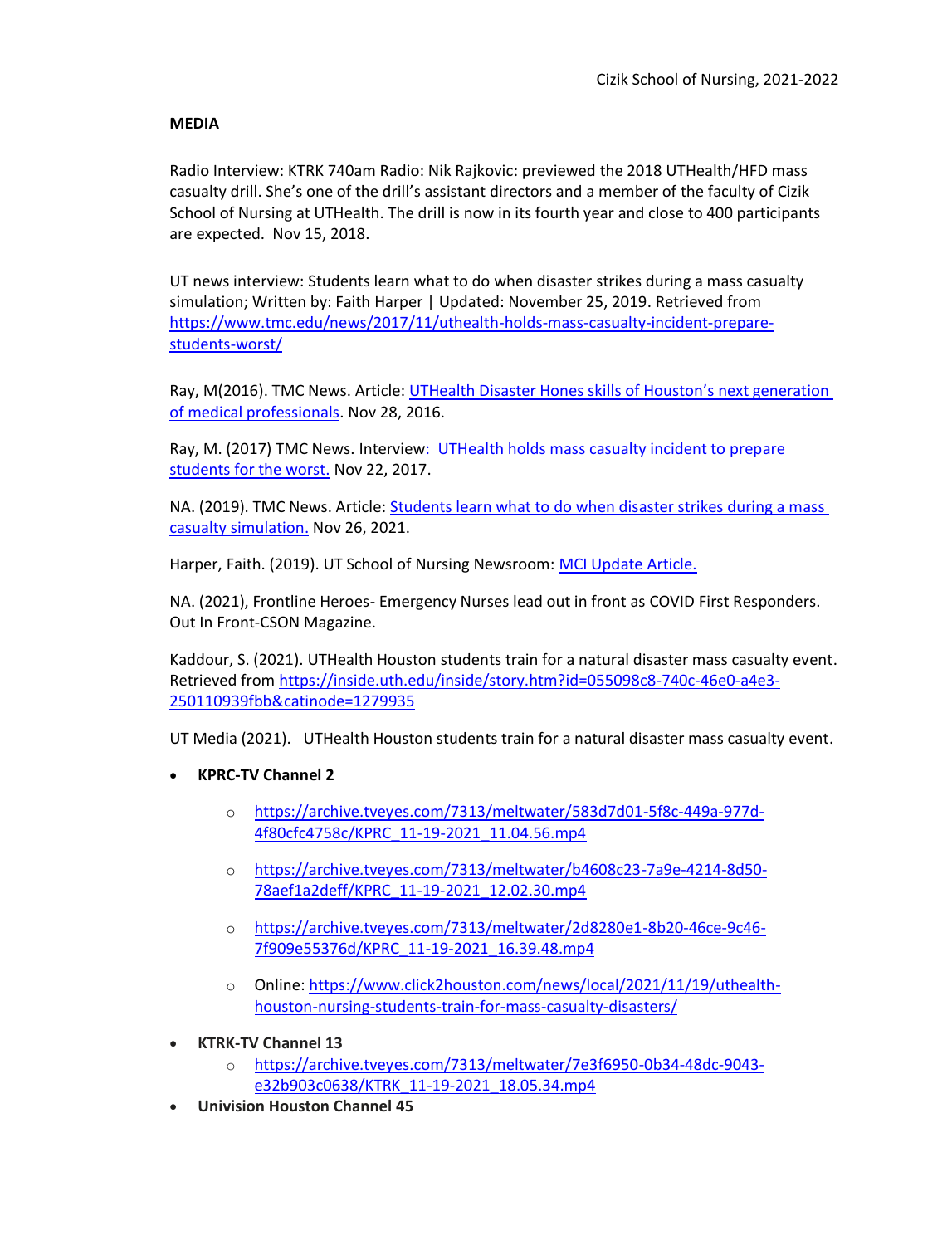- o [https://archive.tveyes.com/7313/meltwater/3b618195-0546-4b81-9207](https://archive.tveyes.com/7313/meltwater/3b618195-0546-4b81-9207-f605b5a7da40/KXLN_11-19-2021_11.40.39.mp4) [f605b5a7da40/KXLN\\_11-19-2021\\_11.40.39.mp4](https://archive.tveyes.com/7313/meltwater/3b618195-0546-4b81-9207-f605b5a7da40/KXLN_11-19-2021_11.40.39.mp4)
- o [https://archive.tveyes.com/7313/meltwater/886026f8-929f-4461-8c11](https://archive.tveyes.com/7313/meltwater/886026f8-929f-4461-8c11-ffc5648957fe/KXLN_11-19-2021_17.11.10.mp4) [ffc5648957fe/KXLN\\_11-19-2021\\_17.11.10.mp4](https://archive.tveyes.com/7313/meltwater/886026f8-929f-4461-8c11-ffc5648957fe/KXLN_11-19-2021_17.11.10.mp4)
- o [https://archive.tveyes.com/7313/meltwater/1fe51b2c-aed4-4721-8331](https://archive.tveyes.com/7313/meltwater/1fe51b2c-aed4-4721-8331-af0034ad9fdc/KXLN_11-19-2021_22.13.26.mp4) [af0034ad9fdc/KXLN\\_11-19-2021\\_22.13.26.mp4](https://archive.tveyes.com/7313/meltwater/1fe51b2c-aed4-4721-8331-af0034ad9fdc/KXLN_11-19-2021_22.13.26.mp4)
- **FB Live**
	- o <https://www.facebook.com/noticias45houston/videos/3156404604640628>
- **Telemundo Houston Channel 47** o [https://archive.tveyes.com/7313/meltwater/6da00924-fbdf-4595-a0f6-](https://archive.tveyes.com/7313/meltwater/6da00924-fbdf-4595-a0f6-561da571a036/KTMD_11-19-2021_11.00.15.mp4) [561da571a036/KTMD\\_11-19-2021\\_11.00.15.mp4](https://archive.tveyes.com/7313/meltwater/6da00924-fbdf-4595-a0f6-561da571a036/KTMD_11-19-2021_11.00.15.mp4) o [https://archive.tveyes.com/7313/meltwater/0209f777-d263-45f8-acb7-](https://archive.tveyes.com/7313/meltwater/0209f777-d263-45f8-acb7-44224e007674/KTMD_11-19-2021_22.12.19.mp4) [44224e007674/KTMD\\_11-19-2021\\_22.12.19.mp4](https://archive.tveyes.com/7313/meltwater/0209f777-d263-45f8-acb7-44224e007674/KTMD_11-19-2021_22.12.19.mp4)
- **Houston Chronicle**
	- o [https://digital.olivesoftware.com/olive/odn/houstonchronicle/shared/ShowArticle](https://digital.olivesoftware.com/olive/odn/houstonchronicle/shared/ShowArticle.aspx?doc=HHC%2F2021%2F11%2F20&entity=Ar00308&sk=6E18183A&mode=text) [.aspx?doc=HHC%2F2021%2F11%2F20&entity=Ar00308&sk=6E18183A&mode=text](https://digital.olivesoftware.com/olive/odn/houstonchronicle/shared/ShowArticle.aspx?doc=HHC%2F2021%2F11%2F20&entity=Ar00308&sk=6E18183A&mode=text)

### **PROFESSIONAL SERVICE**

**Professional Service-(Professional organizations, Study Sections, etc. - past to current)**

#### **Emergency Nurses Association**

| Organization                        | <b>Role</b>                                                                                                                        | <b>Inclusive Dates</b>                  |
|-------------------------------------|------------------------------------------------------------------------------------------------------------------------------------|-----------------------------------------|
| <b>National ENA</b>                 | <b>Emergency Medical Services Advisory Council - Member</b>                                                                        | 1.1.21-12.31.22                         |
| <b>National ENA</b>                 | <b>ENA Foundation Scholarship</b><br>Committee- Member                                                                             | 1.1.21-12.31.22                         |
| <b>Emergency Nurses</b>             | Director at Large                                                                                                                  | 2019                                    |
| Association                         | Secretary                                                                                                                          | 2015-2018                               |
| <b>Houston Chapter</b><br>$\bullet$ | Immediate Past President                                                                                                           | 2014                                    |
| Leadership                          | President                                                                                                                          | 2013                                    |
|                                     | President - Elect                                                                                                                  | 2012                                    |
|                                     | Director at Large                                                                                                                  | 2010-11                                 |
|                                     | Director at Large                                                                                                                  | 2000-2006                               |
|                                     | Secretary                                                                                                                          | 1999                                    |
|                                     | Director at Large                                                                                                                  | 1998                                    |
|                                     | Director at Large and finished out term of Treasurer                                                                               | 1997                                    |
|                                     | Immediate Past President                                                                                                           | 1996                                    |
|                                     | President                                                                                                                          | 1995                                    |
|                                     | <b>President Elect</b>                                                                                                             | 1994                                    |
|                                     | Secretary                                                                                                                          | 1993                                    |
|                                     | Houston Education Committee- Chair, Houston ENA<br>Houston Chapter Newsletter Editor<br>Annual Emergency Care Conference Committee | 2017-2018<br>2003-2014<br>2000 to pres. |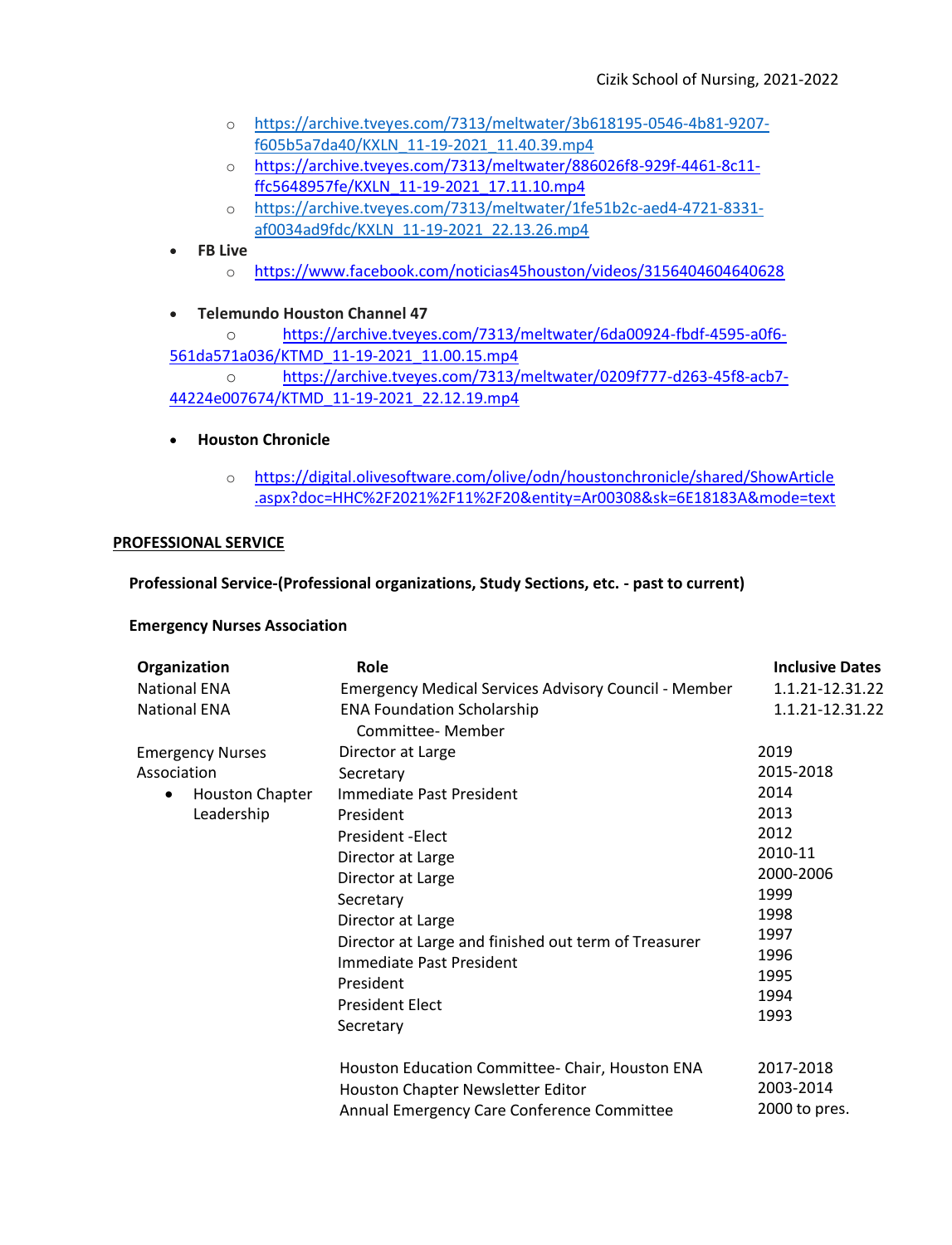|                                                       | Member, Houston<br>Education Chairperson, Newsletter Editor                                                                                                  | 2003-pres<br>1999              |
|-------------------------------------------------------|--------------------------------------------------------------------------------------------------------------------------------------------------------------|--------------------------------|
|                                                       | Membership Committee Chairperson                                                                                                                             | 1997                           |
|                                                       | <b>Education Chairperson, Houston Chapter</b>                                                                                                                | 1992                           |
|                                                       | Houston Chapter CEN Review Course Coordinator                                                                                                                | 1993                           |
|                                                       | Houston Chapter CEN Review Course Coordinator<br>Delegate from Texas to National ENA in Los Angeles<br>Delegate from Texas to National ENA in Orlando        | 2016<br>2015<br>2010           |
|                                                       | Delegate from Texas to National ENA in San Antonio<br>Delegate from Texas to National ENA in Baltimore<br>Delegate from Texas to National ENA in San Antonio | 2009<br>2006<br>2005           |
|                                                       | Delegate from Texas to Nation ENA in Nashville<br>Delegate from Texas to National ENA in Philadelphia<br>(selected-unable to attend)                         | 2003                           |
|                                                       | Delegate from Texas to National ENA in Chicago<br>Delegate from Houston Chapter ENA to State Council<br>Meeting                                              | 2000<br>1993-1995<br>1993      |
|                                                       | Delegate from Texas to National ENA Conference in<br>Seattle                                                                                                 | 1994<br>1995<br>1997           |
|                                                       | Delegate from Texas to National ENA Conference in San<br>Antonio                                                                                             |                                |
|                                                       | Delegate from Texas to National ENA Conference in<br>Nashville                                                                                               | 2006-2018                      |
|                                                       | Delegate from Texas to National ENA Conference in<br>Atlanta                                                                                                 | 2013-2018                      |
|                                                       | Annual Cool Topics Emergency Conference Committee<br>member x 12 yrs.                                                                                        |                                |
|                                                       | Annual Cool Topics Emergency Conference Education<br>Chair                                                                                                   |                                |
| <b>Texas State Council</b><br><b>Emergency Nurses</b> | <b>Member of Pediatric Committee</b><br><b>Member of Education Committee</b>                                                                                 | 1995<br>1996, 2009             |
| Association                                           | Member of Emergency Preparedness Committee<br>Chair of Emergency Preparedness Committee<br>Texas State Council State Newsletter Editor                       | 2009-2012<br>2013<br>2004-2005 |

### **American Academy of Emergency Nurse Practitioners**

| Organization                 | Role                                           | <b>Inclusive Dates</b> |
|------------------------------|------------------------------------------------|------------------------|
| American Academy of          | Prehospital- EMS Special Interests Group (SIG) | Fall 2021 to present   |
| <b>Emergency Nurse</b>       | Committee                                      |                        |
| <b>Practitioner (AAENP)</b>  |                                                |                        |
| American Academy of          | <b>Editor: ENP Voice Newsletter</b>            | Oct 2019 to present    |
| <b>Emergency Nurse</b>       |                                                |                        |
| <b>Practitioners (AAENP)</b> |                                                |                        |

Texas State Council State Newsletter Editor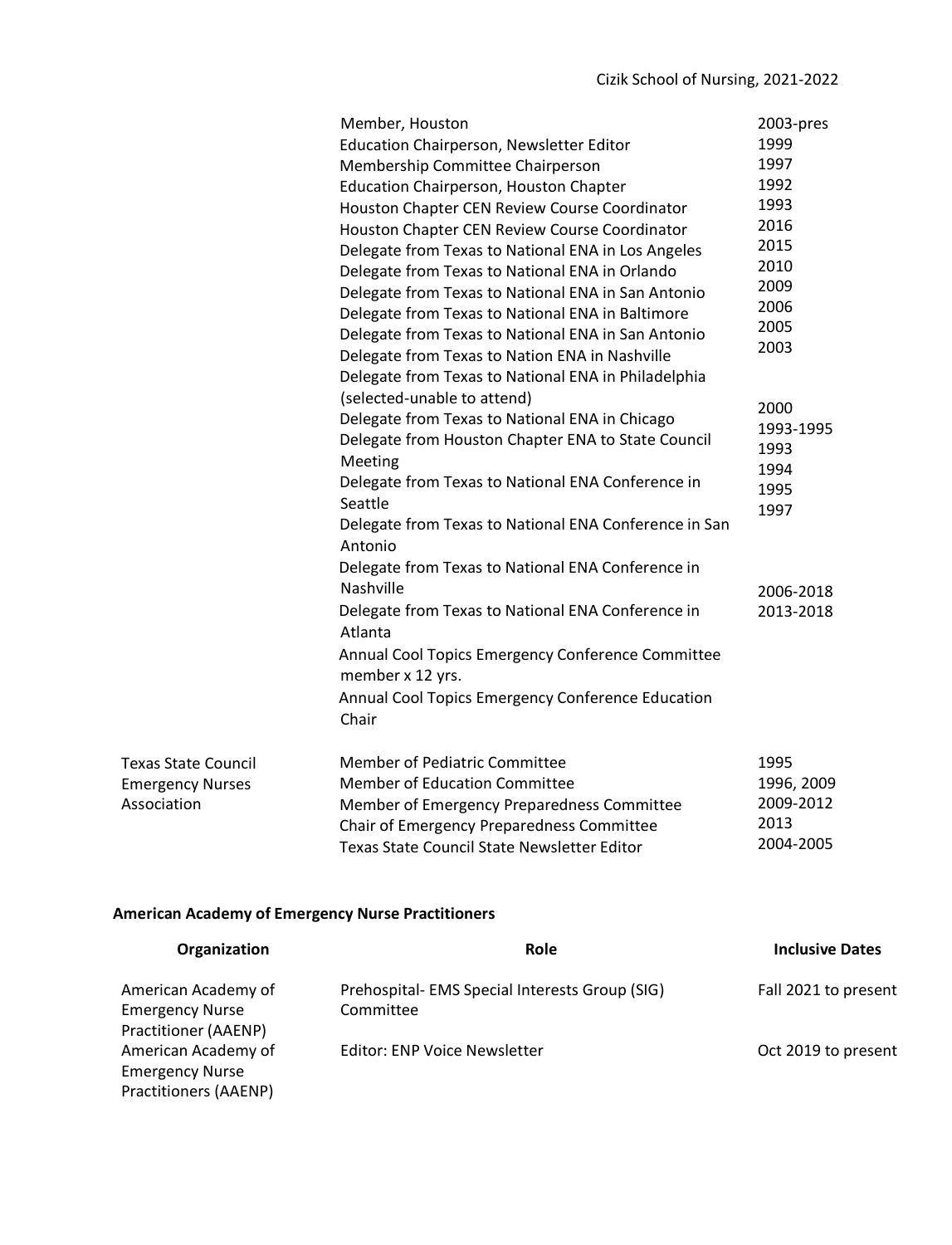### Cizik School of Nursing, 2021-2022

| American Academy of<br><b>Emergency Nurse</b>                                                                             | Co-Editor: ENP Voice Newsletter                                  | June 2019-Oct 2019      |
|---------------------------------------------------------------------------------------------------------------------------|------------------------------------------------------------------|-------------------------|
| Practitioners (AAENP)<br>American Academy of<br><b>Emergency Nurse</b><br>Practitioners (AAENP)                           | <b>Member: ENP Practice Committee</b>                            | June 2019 to<br>present |
| American Academy of<br><b>Emergency Nurse</b><br>Practitioner (AAENP)                                                     | <b>ENP Toolkit Development Committee</b>                         | June 2019 to<br>present |
| <b>OTHER</b>                                                                                                              |                                                                  |                         |
| UT Center for<br>Interprofessional<br><b>Collaboration Education</b><br>(CIPC)                                            | CIPC Member and Co-Chair of the MCI portion of the<br><b>IPE</b> | Summer 2016-<br>pres    |
| UT Health/Houston Fire<br>Department                                                                                      | Mass Casualty Event- Co-Chair: Fall                              | 2014-present            |
| <b>American Diabetes</b><br><b>Association-Houston</b><br>Chapter                                                         | Seminar planning committee                                       | June 2017-June<br>2018  |
| <b>Houston Fire Department</b>                                                                                            | Critical Incident Stress Mgmt. Team Member                       | 1996-1997               |
| <b>Other Professional Memberships</b><br>National Organization of Nurse Practitioner Faculty<br>Texas Nurses Association. |                                                                  |                         |

Texas Nurses Association American Nurses Association American Association of Nurse Practitioners Sigma Theta Tau Texas Nurse Practitioners Houston Area Nurse Practitioners ENA Houston Chapter American Association of Diabetes Educators Air Surface and Transport Nurses Association Nurses Christian Fellowship

### **Institutional Service**

#### **UTHSC-Houston Service**

| Institution   | Committee                                       | <u>Role</u>                                  | <b>Inclusive Dates</b> |
|---------------|-------------------------------------------------|----------------------------------------------|------------------------|
| UTHSC-Houston | <b>DNP Instructional Design</b><br>Subcommittee | Committee                                    | Sept 2021-pres         |
| UTHSC-Houston | UTMB-FDA Conference                             | Nurse Planner-<br>Apprentice with Dr.<br>Fay | Nov 2021-pres          |
| UTHSC-Houston | UT MCI Research<br>Committee                    | Chair                                        | <b>Fall 2021</b>       |
| UTHSC-Houston | <b>UT-MCI Education</b>                         | Chair                                        | <b>Fall 2021</b>       |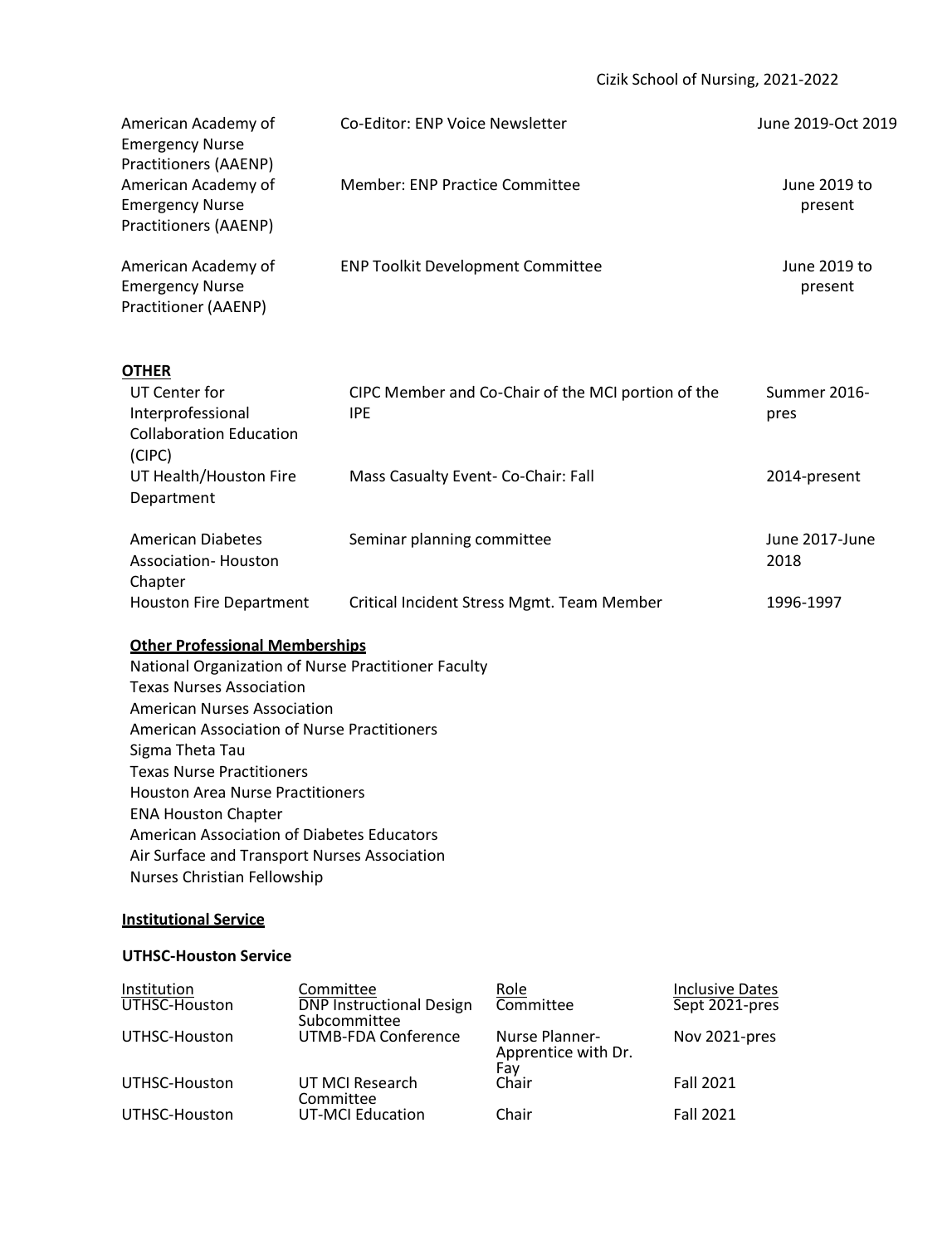|                                | Committee                                                   |                                             |                                      |
|--------------------------------|-------------------------------------------------------------|---------------------------------------------|--------------------------------------|
| UTHSC-Houston                  | <b>NP CE Offerings</b><br>Committee                         | Committee                                   | Spring 2021-present                  |
| UTHSC-Houston                  | <b>MCI- Canvas Catalog</b>                                  | Course Planner                              | <b>Fall 2021</b>                     |
| UTHSC-Houston<br>UTHSC-Houston | <b>DNP Council</b><br><b>Continuing Education</b>           | Member<br><b>ANCC Accreditation</b>         | Jan 2021-present<br><b>Fall 2021</b> |
|                                | Council                                                     | Committee                                   |                                      |
| UTHSC-Houston<br>UT/HFD        | <b>Continuing Education</b><br><b>MCI IPE Planning</b>      | <b>Nursing Planner</b><br>Chair             | June 2021- present<br>2021           |
|                                | Committee                                                   |                                             |                                      |
| UT/HFD                         | <b>MCI IPE Planning</b><br>Committee                        | Co-Chair                                    | 2014-2020                            |
| UTHSC-Houston                  | <b>Faculty Development</b>                                  | Committee                                   | Sept 2021-Aug 2023                   |
| UTHSC-Houston                  | Committee<br><b>Faculty Life Council</b>                    | Committee                                   | Sept 2021-Aug 2023                   |
| <b>UTHSC- Houston</b>          | Master's Council                                            | Chairperson                                 | Sept 2021-Aug 2022                   |
|                                | Committee                                                   |                                             |                                      |
| UTHSC-Houston                  | Master's Council Course<br>Evaluator                        | Committee                                   | <b>March 2021</b>                    |
| <b>UTHSC- Houston</b>          | 50 <sup>th</sup> Anniversary CSON                           | Committee                                   | Spring 2021-pres                     |
| UTHSC-Houston                  | <b>Planning Committee</b><br><b>ENP Information Session</b> | Co-presenter                                | Spring 2021 (several                 |
|                                |                                                             |                                             | dates)                               |
| UTHSC-Houston                  | Clinical Lab<br>Procedures/Simulation                       | Co-Chair                                    | April 2021-pres                      |
|                                | Committee                                                   |                                             |                                      |
| UTHSC-Houston                  | <b>DNP Bootcamp</b>                                         | Committee member                            | April 2021-pres                      |
|                                | Committee                                                   |                                             |                                      |
| UTHSC-Houston                  | <b>FNP interest in ENP</b><br>program planning              | Committee member                            | Oct 2020                             |
|                                | meetings                                                    |                                             |                                      |
| UTHSC-Houston                  | <b>Clinical Onboarding</b><br>Planning                      | Committee member                            | <b>Fall 2020</b>                     |
| UTHSC-Houston                  | Simulation Committee                                        | Co-coordinator                              | June -July 2020                      |
|                                | (undergrad/grad prog)                                       |                                             |                                      |
|                                | Casual Faculty (Graduate)                                   | Committee member                            | Summer 2020                          |
| UTHSC-Houston                  | <b>Canvas Orientation</b><br>Committee                      |                                             |                                      |
|                                |                                                             |                                             |                                      |
| UTHSC-Houston                  | <b>Casual Faculty</b><br>(Undergraduate) Canvas             | Committee member                            | Summer 2020                          |
|                                | Orientation Committee                                       |                                             |                                      |
| UTHSC-Houston                  | <b>MEGASIM Committee</b>                                    | Co-Chair                                    | Summer 2020                          |
|                                |                                                             |                                             |                                      |
| UTHSC-Houston                  | <b>DNP Student Advisement</b>                               | Advisor                                     | 2020-pres                            |
| UTHSC-Houston                  | <b>DNP Council</b>                                          | Member                                      | Fall 2020- pres                      |
| UTHSC-Houston                  | <b>DNP Interviews</b>                                       | Interviewer                                 | Fall 2020- pres                      |
| UTHSC-Houston                  | Hurricane Harvey George                                     | Co-Coordinator for                          | Aug-Sept 2017                        |
|                                | R Brown Shelter                                             | undergrad/grad                              |                                      |
|                                |                                                             | students to volunteer<br>for clinical hours |                                      |
|                                |                                                             |                                             |                                      |
| UTHSC-Houston                  | PM- student advisement                                      | Advisor                                     | 2015-pres                            |
| UTHSC-Houston                  | <b>Masters Council</b>                                      | <b>Chair Elect</b>                          | 2021-2022                            |
| <b>UTHSC- Houston</b>          | <b>Masters Information</b><br>Sessions                      | Speaker- ENP program                        | 2017- pres                           |
|                                |                                                             |                                             |                                      |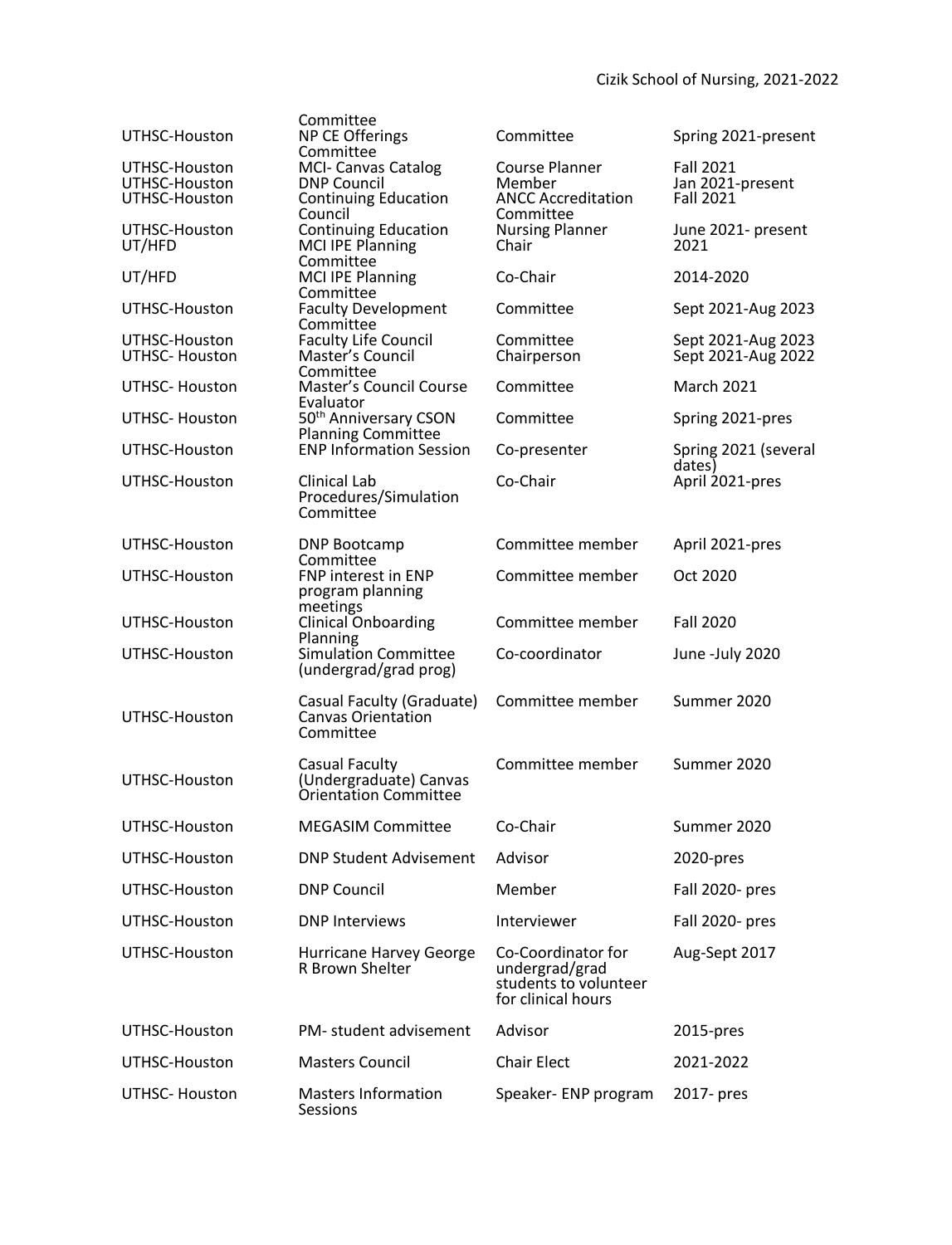| UTHSC-Houston                           | Master's Program<br><b>Bootcamps</b>                                              | Speaker ENP Program                                                                                    | 2017-pres          |
|-----------------------------------------|-----------------------------------------------------------------------------------|--------------------------------------------------------------------------------------------------------|--------------------|
| UTHSC-Houston                           | <b>Mass Casualty Incident</b>                                                     | Co-Chair                                                                                               | 2014-current       |
| UTHSC-Houston                           | Planning Committee<br>Center for<br>Interprofessional<br>Collaboration            | Member and co-chair<br>of the CIPC MCI event<br>in summer                                              | 2016-present       |
| UTHSC-Houston                           | <b>Clinical Research Think</b><br>Tank- Dr. Johnson                               | Member                                                                                                 | June 14, 2019      |
| UTHSC-Houston                           | <b>Faculty Life Council</b>                                                       | Member                                                                                                 | Sept 2017-Aug 2019 |
| UTHSC-Houston                           | <b>Masters Council</b>                                                            | Member                                                                                                 | 2018-pres          |
| UTSHC-Houston                           | <b>Simulation Committee</b>                                                       | Member                                                                                                 | March 201 7- pres. |
| UTHSC-Houston                           | <b>APG Committee</b>                                                              | Member                                                                                                 | July 2017-pres     |
| UTSHC-Houston                           | Bacc. Committee                                                                   | Member                                                                                                 | 2014-2018          |
| UTHSC-Houston                           | <b>Clinical Placement Team</b><br>Meeting                                         | Member                                                                                                 | 2018-present       |
| UTHSC-Houston                           | RN-BSN student/Diabetes<br>Camp Clinical                                          | Assisted UT nursing<br>students to go to<br>Camp Rainbow<br><b>Diabetes</b>                            | 2017-present       |
| UTHSC-Houston                           | RN-BSN students and<br>Pacesetter<br>students/Houston ENA<br>students and faculty | Assisted UT nursing<br>students to come to<br><b>ENA meetings to</b><br>complete class<br>requirements | 2014-present       |
| <b>American Diabetes</b><br>Association | Camp Rainbow                                                                      | Member/medical<br>team member<br>UTHSC Liaison for<br>community BSN and<br>pacesetter students         | 2017-present       |
| UTHSC-Houston                           | Precepting: Postmasters<br><b>Education student</b>                               | Precepting PM Ed<br>Student                                                                            | 2020               |

### **Community Service**

| Organization | Committee | Role | Inclusive Dates |
|--------------|-----------|------|-----------------|
|              |           |      |                 |

CIVIL AIR PATROL

**Duties:** 1981-present; Current Rank: Lt. Colonel; Various squadron positions including emergency services, cadet programs, public affairs, rated flight observer and current student pilot.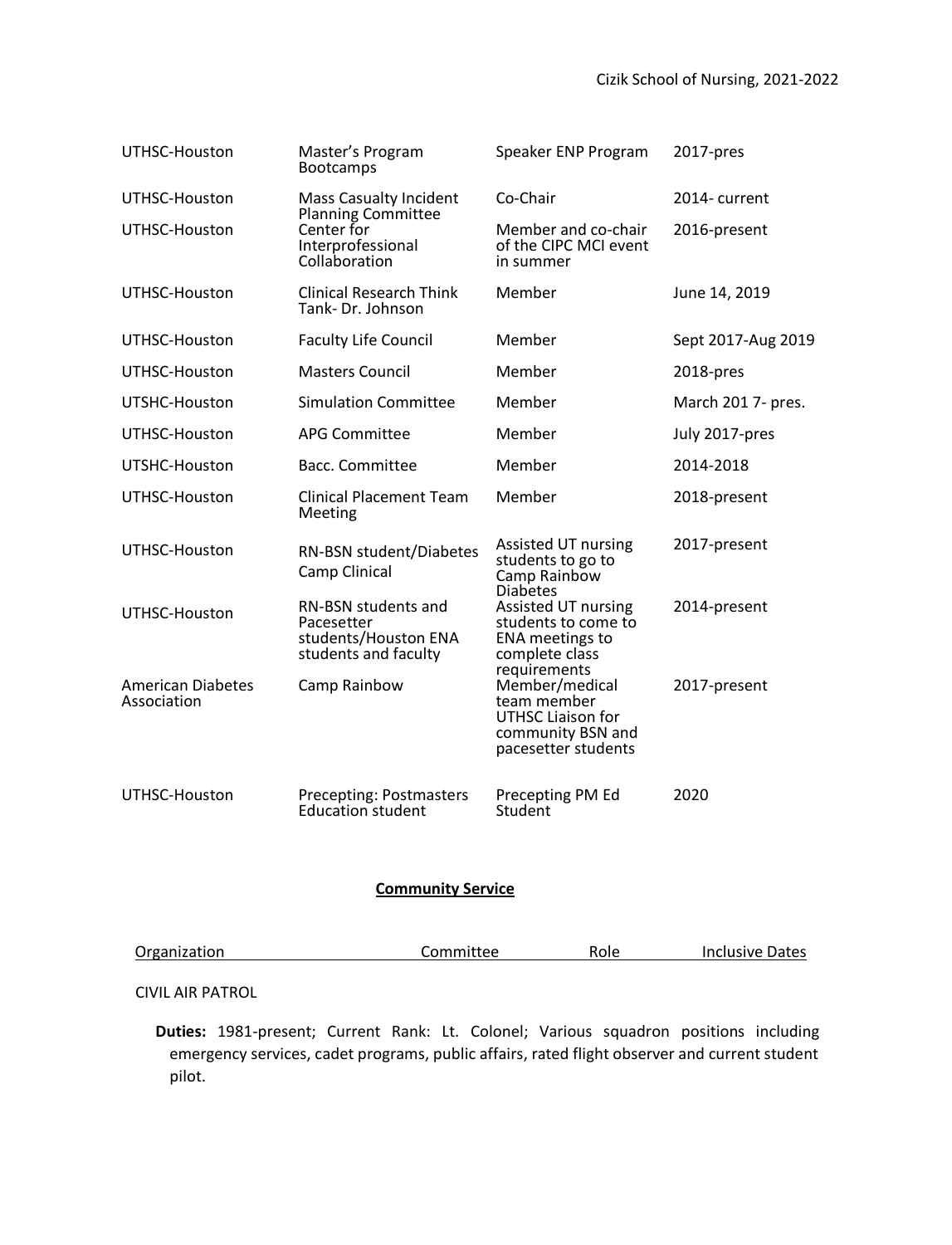**Promotions:** Lt. Colonel- 1994 Major-1989 Captain- 1985 1st Lieutenant -1983 2nd Lieutenant -1981 Warrant Officer/Chief Warrant Officer: 1979-1981

### **Scholarship:**

Recipient of 1989 and 1990 Civil Air Patrol Scholarships for Graduate Studies

#### **Squadron Positions**

Squadron Public Information Officer 1981-84; Senior Programs Officer 1984; Administrative Officer 1987-88; Medical Officer 1981-1990

#### **Search and Rescue (SAR) Training**

SAR Test Tyler TX 1984; Ellington Air School 1984; State of Texas SAR Competition Team Alternate, 1988, Ardmore, OK; CAP Rated Flight Observer, 1984; Radio Communications Course, 1984; Aerial Radiological Monitoring 1982; FCC 3rd class radio permit

#### **Search and Rescue Missions**

Numerous ELT Searches; Numerous Air Observer Searches; Numerous EPRB Searches Ground Team Leader, Kerrville, TX Lost Aircraft Search; Ground Team Leader, Arcola, TX, Lost Aircraft Search and Recovery; Assisted American Red Cross at numerous local disasters including floods for shelter management and transporting food and supplies to shelters

#### **Cadet Programs**

Staff Member of the Following Cadet Leadership Schools: Encampment Commander: Type B Encampment, Conroe, 1987 Seminar Advisor: SW Region Cadet Leadership School, 1987, Lockland AFB Tac Officer & Med. Officer: SW Region Cadet Leadership. School, 1986, Lockland Tac Officer & Med. Officer: Cadet Leadership School and Type A Encampment June 1985, Lackland Air Force Base National Cadet Competition- Southwest Region Team Chaperone, Maxwell AFB,

Montgomery, AL 1986 and 1988

Texas Wing Cadet Special Activities Selection Board Member- 1988

### **Air Force Training Courses**

Correspondence and College Courses in Management and Leadership National Staff College, June 1989 Maxwell AFB, Montgomery, AL Southwest Region Staff College, August 1984, Bergstrom AFB, Austin, TX Squadron Leadership School April 1981, Houston, TX Corporate Learning Course November 1985, Houston, TX Med. Officer & Admin. Officer: SW Region Staff College- Staff, 1988, Bergstrom AFB Extensive Course Institute Correspondence Course in Communication skills, Logical Thinking and other management and leadership topics, 1983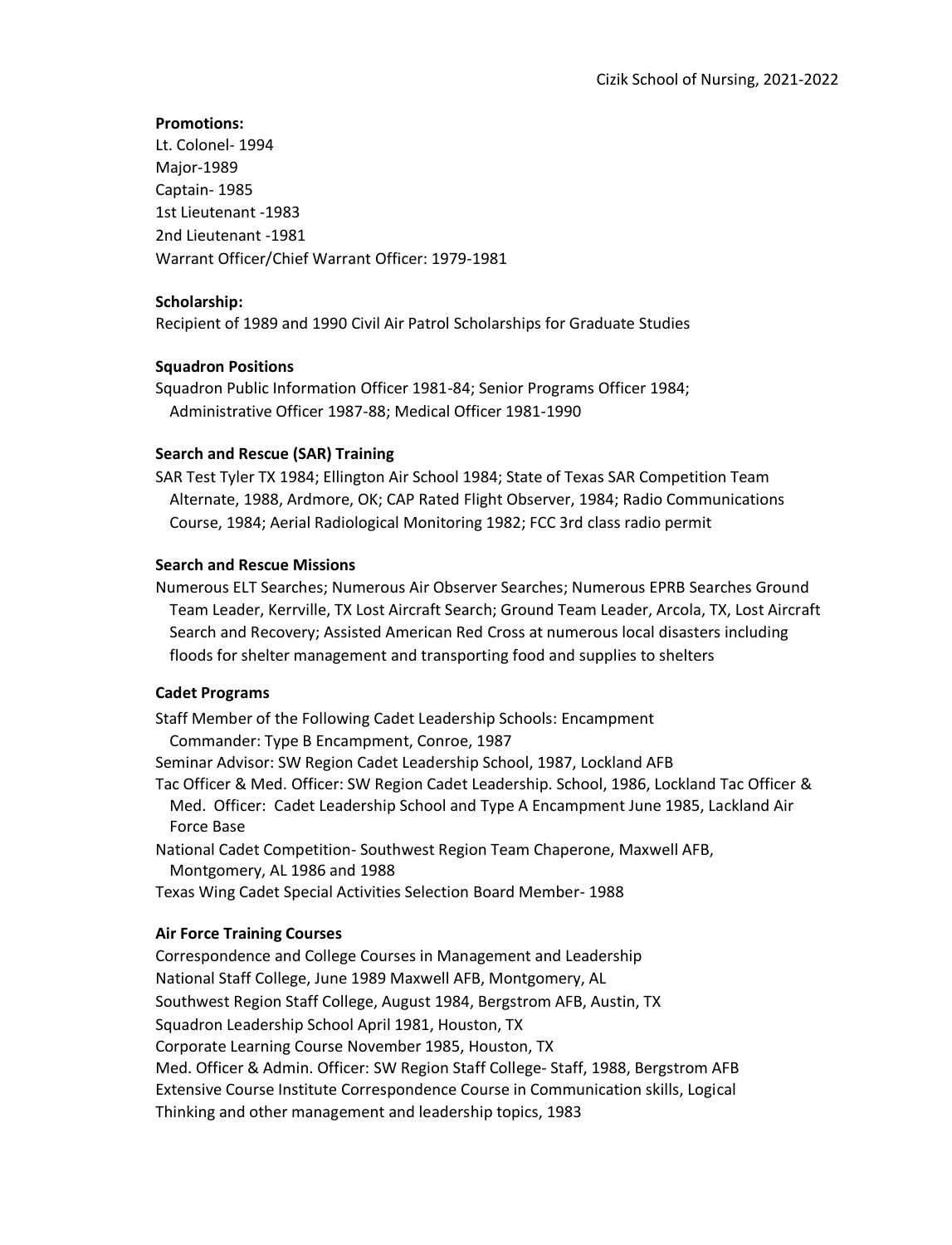#### **Service Awards**

Meritorious Service Award, April 1986 Commander's Commendation, June 1984; Commander's Commendation, June 1985 Membership Award 1981 Leadership Award 1981 2 Find Ribbons 1 Search and Rescue Ribbon with 1 bronze clasp

### **Training Awards**

Gill Robb Wilson, Highest award offered in Senior Member Training. Oct 1989 Paul Garber Award, Feb 1988 Grover Loeing Award May 1985 Aerospace Education Achievement Award, Feb 1984 Boy Scout of America-Sam Houston Aviation Exploring Training Award 1989 CAP Counter Narcotics Program - Customs Flights Authorized

### **Houston Community College**

Faculty Advisor: Emergency Medical Service Student Association Assisted EMS students to attend the Gathering of Eagles EMS conference and the State of Texas EMS Conference, 2010, 2011

### **Medical Volunteer Teams**

UTHealth COVID Vaccine Campaign: volunteer immunizer at several UT Vaccine Clinics: Spring 2021.

#### **Memorial Hermann lronman Triathlon**

2019: Volunteer Nurse Practitioner for Medical Tent Station 2018: Volunteer Nurse Practitioner for Medical Tent Station 2017: Volunteer Nurse Practitioner for Medical Tent Station

### **Christian Ministry**

Serve Houston- Second Baptist Church: Assist community members/agencies in need-2000 pres.

Second Baptist Church: Second Helping- Food Drive Committee Member Angels of Light Christmas Mission Project, Second Baptist Church, 2000- present Power Plus Christian Camp (for at risks boys), Camp Nurse, Columbus, TX-1995, 1996 Second Baptist Church North Campus Coordinator for the Medical Response Team Second

Baptist Church First Aid and Medical Response Team Second Baptist Church Prayer Ministry and various other community-based ministries Second Baptist Church Jr High Beach Retreat Nurse for 1500 attendee's x 1week, 2005-present (each summer)

#### **Volunteer Projects**

American Diabetes Assoc./Juvenile Diabetes Research Foundation Walks x last 15 yrs.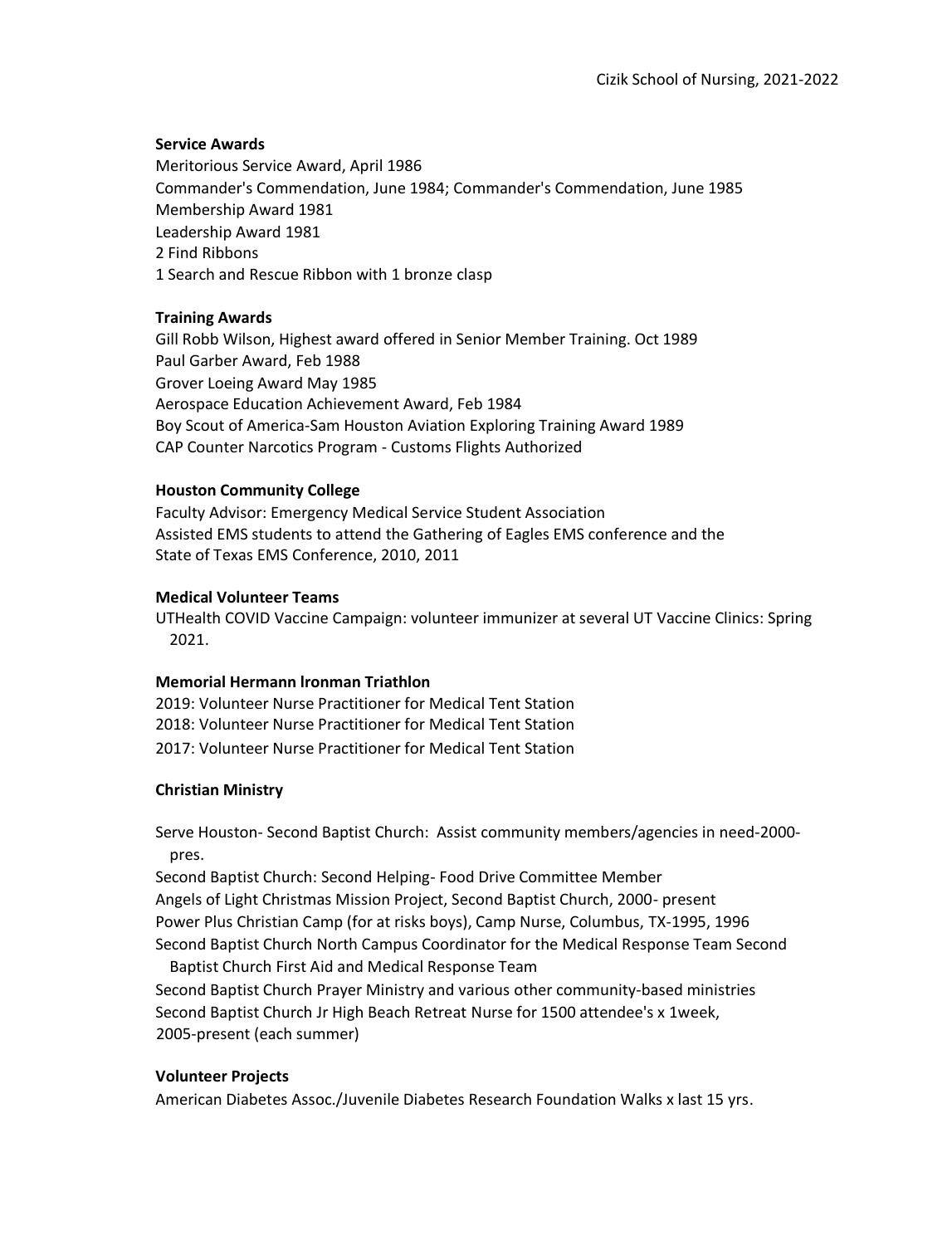Camp Lotta Bright Hope Diabetes Camp, Houston, TX 2006-pres; Co- director-2008 Camp Rainbow Diabetes Camp Planning Committee, Houston, TX 2003, 2005-pres Camp Rainbow Diabetes Camp, Houston, TX, 2003, 2005 to current Camp Seale Harris Diabetes Camp, Alabama, 2002 Mass Training Adult CPR Event: 1988- 1997 Mass Training Pediatric CPR Event: 1993-1997 Dept. of the Treasury United States Secret Service CPR/FA Training, 1993 and 1994 Porter Elementary, Career Day Lecture 1993 and 1994

#### Computer programs:

Advanced Word, Beginning Access, Beginning Excel, Intermediate Paradox, Advanced Power Point; Blackboard/WebCT/Moodle, Canvas, Respondus, Captivate, Copyright/Library Literacy, Exploring Instructional Technologies, Orientation to Distance Education, Photoshop Elements; Introduction to Articulate, EndNote Citation program, Canvas Catalog, DocuSign.

UT Classes: Creating Engaging Activities Workshop Part 1 &2 Evaluation Best Practices for Developing an Online Course Follow up from the Intro to Cloud Storage Presentation Google Apps

#### List of Project/Thesis/Dissertation Advisees (past to current}

### **Institution, name, Title of thesis/dissertation/project, degree obtained, date of degree, role, funding obtained to support work**

Health Educator Fellowship Program Final Project: McCrea, D., Schulz, K., Ramirez, E., Harris, B., Cron, S. (201[1\). Interprofessional Health Science Student Perceptions of Readiness for Disaster](https://www.dropbox.com/s/mvdh4d38ml8utam/Advances%20in%20Teaching%20and%20Learning%20Conference%202021%20POSTER-%20McCrea%2C%20Deb-%20with%20Recording.pptx?dl=0)  [Response Utilizing Online Didactic Content and Interagency MCI Simulation.](https://www.dropbox.com/s/mvdh4d38ml8utam/Advances%20in%20Teaching%20and%20Learning%20Conference%202021%20POSTER-%20McCrea%2C%20Deb-%20with%20Recording.pptx?dl=0) Poster Presentation at: Advances in Teaching and Learning Conference. June 11, 2021.

EdD Dissertation: Examining the Educational [Pathways of Nurse Practitioners](https://www.dropbox.com/s/t8h2f617kehmw7s/McCrea%2C%20Deborah-%20dissertation%20chapter%201-5%20rev%206.2.2019%20version%207.docx?dl=0) who work in the Emergency Care Setting as Predictors of Future [Perceptions of Competence and](https://www.dropbox.com/s/t8h2f617kehmw7s/McCrea%2C%20Deborah-%20dissertation%20chapter%201-5%20rev%206.2.2019%20version%207.docx?dl=0) Capability. University of Houston College of Education for completion of the Executive Professional Leadership in Health Science Education (EdD).

MSN Thesis: The relationship between retention of knowledge and type of CPR class, University of Texas Health Science Center at Houston, 1992 for completion of the MSN in Emergency Nursing/Education/Clinical Nurse Specialist.

Houston Site Coordinator of University of Washington Dispatch CPR Research Study-Houston Fire Department

Preceptor for University of Texas Emergency - Clinical Nurse Specialist Grad Student, 1996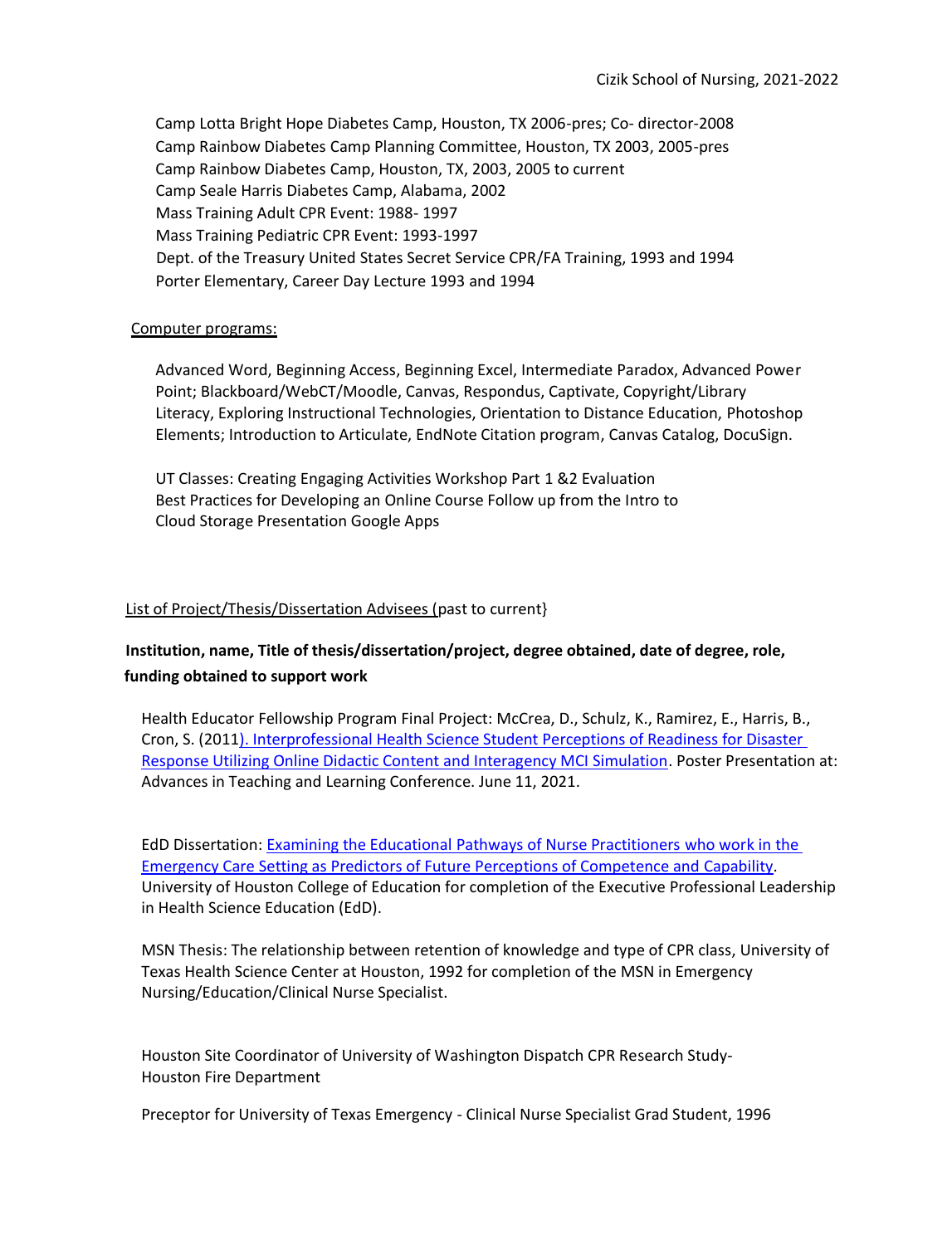Thesis Tool Validator for University of Texas Critical Care- Clinical Nurse Specialist Graduate Student, 1996

### **CE Courses (past to pres)**

|                                                     | Sponsors / Institution   | Offered    | Contact        | Pharm       |
|-----------------------------------------------------|--------------------------|------------|----------------|-------------|
| <b>CE Courses</b>                                   | Providers                | Date       | Hours          | hrs         |
| Subject Matter / Course Content                     |                          |            |                |             |
| UTHSC-Houston New Faculty Orientation               | UTHSC-Houston            | 7/8/2013   | 1              | $\pmb{0}$   |
| University of Houston Innovative Teaching and       |                          | 7/9/2017   | 8              |             |
| Learning Symposium                                  | UH                       |            |                | $\mathbf 0$ |
| NP /PA Boot Camp for hosp.-based clinicians         | Methodist/TNA/ANCC       | 4/4/2014   | 5.25           | Yes         |
|                                                     | <b>Houston Methodist</b> |            |                |             |
|                                                     | Hosp/TNA/ANCC April      |            |                |             |
| NP /PA Boot Camp for hosp.-based clinicians         | 5-6, 2014                | 4/6/2014   | 12.5           | $\pmb{0}$   |
| NACE Emergency Challenges in Primary Care           | NACE/AANP                | 9/13/2014  | 7              | 0           |
| NACE Emergency Challenges in Primary Care           | NACE/AANP                | 11/13/2014 | 3.25           | Yes         |
| Texas Nurse Prac. Conference- Spring conference     | TNP/AANP                 | 4/24/2015  | 8.9            | Yes         |
|                                                     | Texas/AANP April 24-     |            |                |             |
| Texas Nurse Prac. Conference- Spring conference     | 25, 2015                 | 4/25/2015  | 9              | $\mathbf 0$ |
| TCEP Advanced Practice Provider Emergency Med       |                          |            |                |             |
| <b>Review Course</b>                                | AMA Pra. Category 1      | 8/15/2015  | 18.25          | $\mathbf 0$ |
| Houston Area NP conference                          | <b>AANP</b>              | 11/6/2015  | 6              | $\mathbf 0$ |
| Houston Area NP conference                          | <b>AANP</b>              | 11/7/2015  | 1.5            | Yes         |
| Circle of Survival Trauma Conference                | TNA/ANCC                 | 5/18/2016  | 7              | 0           |
| What's new in Mgmt. of Diabetes                     | TNA/ANCC                 | 6/16/2016  | 1              | $\pmb{0}$   |
| Cool Topics in emergency care                       | UT/ANCC                  | 8/20/2016  | 6              | $\mathbf 0$ |
| Texas Nurse Prac. Conference-                       | <b>AANP</b>              | 9/11/2016  | 1.25           | Yes         |
| <b>HANP</b>                                         | <b>HANP</b>              | 10/1/2016  | $\mathbf{1}$   | $\pmb{0}$   |
| Emergency burn assessment                           | <b>UTMB</b>              | 10/1/2016  | $\mathbf{1}$   | $\pmb{0}$   |
| Exenatide Once a week for smoking cessation-        |                          |            |                |             |
| randomized clinical trial                           | UT/ANCC                  | 10/20/2016 | 1              | 0           |
| <b>Houston ENA Cool Topics</b>                      | <b>Houston ENA</b>       | 11/1/2016  | 5.5            | $\mathbf 0$ |
| Houston Area NP conference                          | <b>AANP</b>              | 11/4/2016  | 2.25           | Yes         |
| Houston Area NP conference                          | <b>AANP</b>              | 11/4/2016  | 5.5            | $\pmb{0}$   |
| What all Nursing faculty need to know about big     |                          |            |                |             |
| data                                                | UT/ANCC                  | 12/1/2016  | 1              | 0           |
| UT Faculty Development Day: Nurse Educators         |                          |            |                |             |
| Enhancing Education Through the Science of          |                          | 1/1/2017   | $\mathbf{1}$   |             |
| Learning                                            | Cizik SON                |            |                | 0           |
| Geriatric Friendly EDs Care for the Chronologically |                          |            |                |             |
| Gifted                                              | ENA/ANCC                 | 1/14/2017  | 1              | 0           |
| UTHSC-Houston Big Data- John Cook                   | Cizik SON                | 2/1/2017   | $\overline{2}$ | 0           |
| Texas Nursing Jurisprudence and Ethics- A primer    | <b>ANCC</b>              | 2/3/2017   | $\overline{2}$ | $\pmb{0}$   |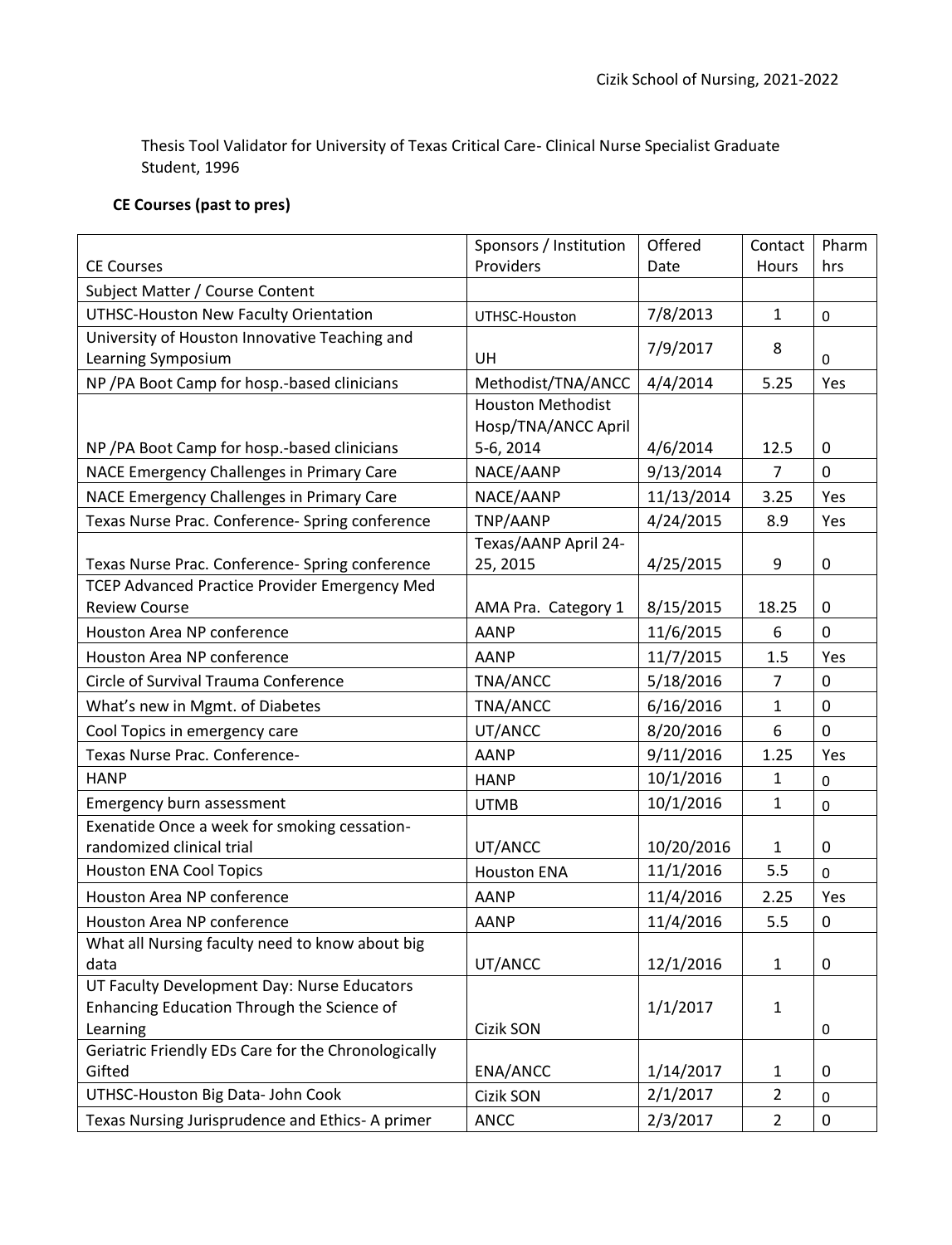| Nerve block Lecture via website                                           | AAENP/AANP                            | 3/16/2017  | $\mathbf{1}$   | $\mathbf 0$  |
|---------------------------------------------------------------------------|---------------------------------------|------------|----------------|--------------|
| Advanced Airway Mgmt. Lecture via website                                 | AAENP/AANP                            | 3/16/2017  | 1              | $\mathbf{0}$ |
| Central Line Insertion Lecture via websites                               | AAENP/AANP                            | 3/16/2017  | $\mathbf{1}$   | $\mathbf 0$  |
| Lumbar Punctures Lecture via website                                      | AAENP/AANP                            | 3/16/2017  | 1              | $\mathbf 0$  |
| <b>HEENT Emergencies</b>                                                  | <b>AAENP- AANP</b>                    | 3/16/2017  | 1              | 0            |
| Nurse Educators enhancing Ed through the science                          |                                       |            |                |              |
| of learning                                                               | UT/ANCC                               | 4/28/2017  | 3              | 0            |
| UTHealth Point of Care Emergency Ultrasound                               |                                       |            |                |              |
| Workshop                                                                  | UT/ANCC                               | 4/28/2017  | 6.5            | 0            |
| UTHSC-Houston Research Day                                                | Cizik SON                             | 4/28/2017  | 6              | $\mathbf 0$  |
| <b>TNP</b>                                                                | TNP/AANP                              | 5/1/2017   | 13.5           | $\mathbf 0$  |
| Mindful teamwork- An Imperative in Health Care-<br><b>Rice University</b> | <b>Rice University</b>                | 5/4/2017   | 3              | 0            |
| Ultrasound Workshop for the advanced Practice                             |                                       |            |                |              |
| provider                                                                  | UTHealth/AAPA                         | 5/17/2017  | 13.5           | 0            |
| Circle of Survival Harris Health Trauma Conference                        | Harris Health Trauma                  | 6/9/2017   | 6              |              |
|                                                                           | Services-ANCC                         |            |                | 0            |
| Toxicology- How it will affect your Practice                              | UT/ANCC                               | 6/15/2017  | $\mathbf{1}$   | $\mathbf 0$  |
| Texas Nursing Jurisprudence and Ethics                                    |                                       | 8/1/2017   | 6.6            | 0            |
| Cool Topics Conference 2017                                               | <b>ENA/ANCC</b>                       | 8/19/2017  | 7              | 0            |
| New Therapeutics options and expert guidance for                          |                                       |            |                |              |
| the comprehensive patient center management of                            | <b>Ultimate Med</b>                   |            |                |              |
| type                                                                      | Academy/ANCC                          | 9/9/2017   | $\overline{2}$ | 0            |
| Texas Nurse Prac. Conference-                                             | <b>AANP</b>                           | 9/10/2017  | 13.6           | $\mathbf 0$  |
| Lessons Learned- UH Innovations in Teaching<br>Conference                 | UH                                    | 10/1/2017  | 8              | 0            |
| <b>Houston Nurse Practitioners Conference</b>                             | <b>HANP</b>                           | 11/1/2017  | 6.6            | 0            |
| Houston Area NP conference                                                | AANP                                  | 11/4/2017  | 1.75           | Yes          |
| Houston Area Nurse Prac. 7th annual conference                            | <b>AANP</b>                           | 11/4/2017  | 6              | $\mathbf 0$  |
| TMC-X Medical Device Demo Day                                             | TMC-X                                 | 11/8/2017  | 8              | 0            |
| Enterprise Forum-Advances in Higher Reliability in                        |                                       |            |                |              |
| Health Care, Cooley Center                                                | UT                                    | 12/1/2017  | 3              | 0            |
| Greater Houston Partnership, State of Texas Medical<br>Center Luncheon    | <b>Greater Houston</b><br>Partnership | 12/14/2017 | 3              | 0            |
| Texas Interprofessional Education Consortium;                             |                                       |            |                |              |
| <b>TeamSTEPPS Master Trainer</b>                                          | <b>CIPC</b>                           | 3/1/2018   | 8              | 0            |
| UT College of Medicine Tennessee College of                               |                                       |            |                |              |
| <b>Emergency Physicians and AANP SE Emergency Care</b>                    | AMA PRA Category 1                    |            |                |              |
| symposium                                                                 | credit                                | 3/6/2018   | 1.5            | Yes          |
| UT College of Medicine Tennessee College of                               |                                       |            |                |              |
| <b>Emergency Physicians and AANP SE Emergency Care</b>                    | AMA PRA Category 1                    |            |                |              |
| symposium                                                                 | credit                                | 3/6/2018   | 14.25          | 0            |
|                                                                           | Harris Health Trauma                  |            |                |              |
| Trauma Conference- 16th annual Circle of Survival                         | Services-ANCC                         | 3/23/2018  | 7              | 0            |
|                                                                           |                                       |            |                | $\pmb{0}$    |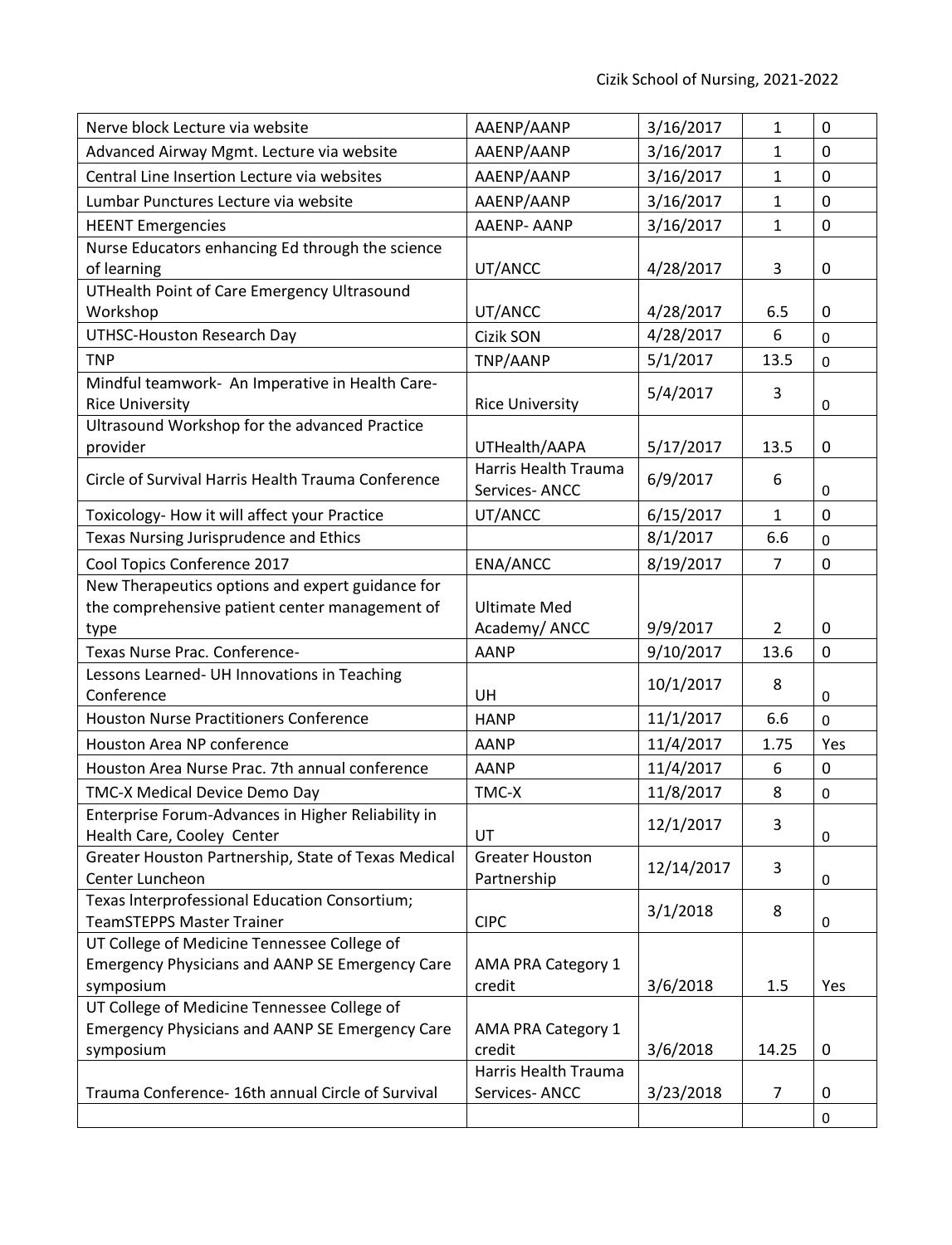| Houston Area Nurse Practitioner Conference                                                      | <b>HANP</b>           | 5/1/2018    |              |                |
|-------------------------------------------------------------------------------------------------|-----------------------|-------------|--------------|----------------|
| UT School of Public Health- Education Teaching                                                  |                       |             |              |                |
| today's students: moving to research-based                                                      |                       |             |              |                |
| instructions                                                                                    | <b>Houston ENA</b>    | $6$ -Jun-18 | 8            | 0              |
|                                                                                                 | <b>ANCC- UTHealth</b> |             |              |                |
| Cool Topics in Emergency Nursing, 2018                                                          | <b>Science Center</b> | 8/18/2018   | 6            | 0              |
| 30th Annual Texas NP conference                                                                 | <b>Texas NP</b>       | 9/6/2018    | 20.8         | $\overline{0}$ |
| 30th annual Texas NP conference                                                                 | <b>Texas NP</b>       | 9/8/2018    | 7.7          | Yes            |
| CITI Training: Univ of Houston (Part of Dissertation                                            | Univ of Houston       | 10/20/20    |              | 0              |
| <b>Human Trafficking</b>                                                                        | <b>HANP</b>           | 1/9/2019    |              | 0              |
| <b>AAENP--SE Regional Conference</b>                                                            | <b>AAENP</b>          | 2/23/2019   | 6.74         | $\overline{2}$ |
| AAENP-SE Regional Conference                                                                    | <b>AAENP</b>          | 2/22/2019   | 3.74         | 0              |
| AAENP- preconference education                                                                  | <b>AAENP</b>          | 2/21/2019   | 5            | $\mathbf{1}$   |
| Nurses 4 US: Elevating the profession                                                           | <b>ANA</b>            | 5/8/2019    | $\mathbf{1}$ | $\mathbf 0$    |
| Circle of Survival Trauma Conference                                                            | Harris Health         | 05/22/2019  | 7            | 0              |
| Adv in Teaching and Learning                                                                    | Baylor                | 6/14/2019   | 5.25         | $\mathbf 0$    |
| <b>Education Millennials</b>                                                                    | <b>CSON</b>           | 6/14/2019   | 1            | 0              |
| Your Infant pt died: how the healthcare team and                                                |                       |             |              |                |
| medico-legal death investigators work together                                                  | ENA/ANCC              | 4/20/2019   | 1            | 0              |
| <b>Houston ENA Cool Topics</b>                                                                  | UT/ANCC               | 8/20/2019   | 6            | $\mathbf 0$    |
| Quick Burn Assessment in the ER                                                                 | UT/ANCC               | 10/20/2019  | $\mathbf{1}$ | $\overline{0}$ |
| <b>AAENP- Ultrasound Course</b>                                                                 | <b>AAENP</b>          | 02/24/2019  | 6            | 0              |
| Venom Conference                                                                                | Baylor                | 04/30/2019  | 8            | 0              |
| Harris Health Circle of Survival Trauma Conference                                              | Harris Health         | 05/22/2019  | 6            | 0              |
| UT-SPH Teaching Conference                                                                      | UT-SPH                | 06/05/2019  | 6            | 0              |
| Cizik SON- Faculty Development Day                                                              | Cizik SON             | 6/14/2019   | 4            | 0              |
| <b>Innovation Symposium</b>                                                                     | Baylor                | 8/15/2019   | 0            | 0              |
| Nexus Conference on IPE                                                                         | <b>Nexus</b>          | 8/18/2019   | 7            | 0              |
| TNP- Fall conference                                                                            | <b>TNP</b>            | 8/5-7/2019  | 12.65        | 6              |
| <b>HEROS Narcan training</b>                                                                    | <b>CSON</b>           | 10/9/2019   | $\mathbf 1$  | $\mathbf 1$    |
| <b>Mobilizing Medical Missions Conference</b>                                                   | No CE                 | 2/22/2020   | 0            | 0              |
| TNP COVID TeleTown Hall                                                                         |                       | 3/25/2020   | 0            | 0              |
| CMS COVID with Nurses update                                                                    | NO CE                 | 3/26/2020   | 0            | 0              |
| Virtual OSCE Telemedicine Pt Encounter with                                                     |                       |             |              |                |
| instructor Obs                                                                                  | No CE                 | 3/27/2020   | 0            | 0              |
| Pivoting from in-person to online teaching-tips and                                             |                       |             |              |                |
| discussions                                                                                     | NO CE                 | 3/27/2020   | 0            | 0              |
| Global institute for simulation training Webinar                                                |                       |             |              |                |
| series                                                                                          | NO CE                 | 4/1/2020    | 0            | 0              |
| Transitioning to online IPE in a pandemic                                                       | NO CE                 | 4/2/2020    | 0            | 0              |
| Re-envisioning the AACN Essentials: A Conversation<br>with Dr. Susan Ruppert, Task Force Master | No CE                 | 4/14/2020   |              |                |
|                                                                                                 |                       |             | 0            | 0              |
| Unraveling the Information Overload: Making sense                                               | <b>ANCC</b>           | 4.16.2020   | 1.5          | $\pmb{0}$      |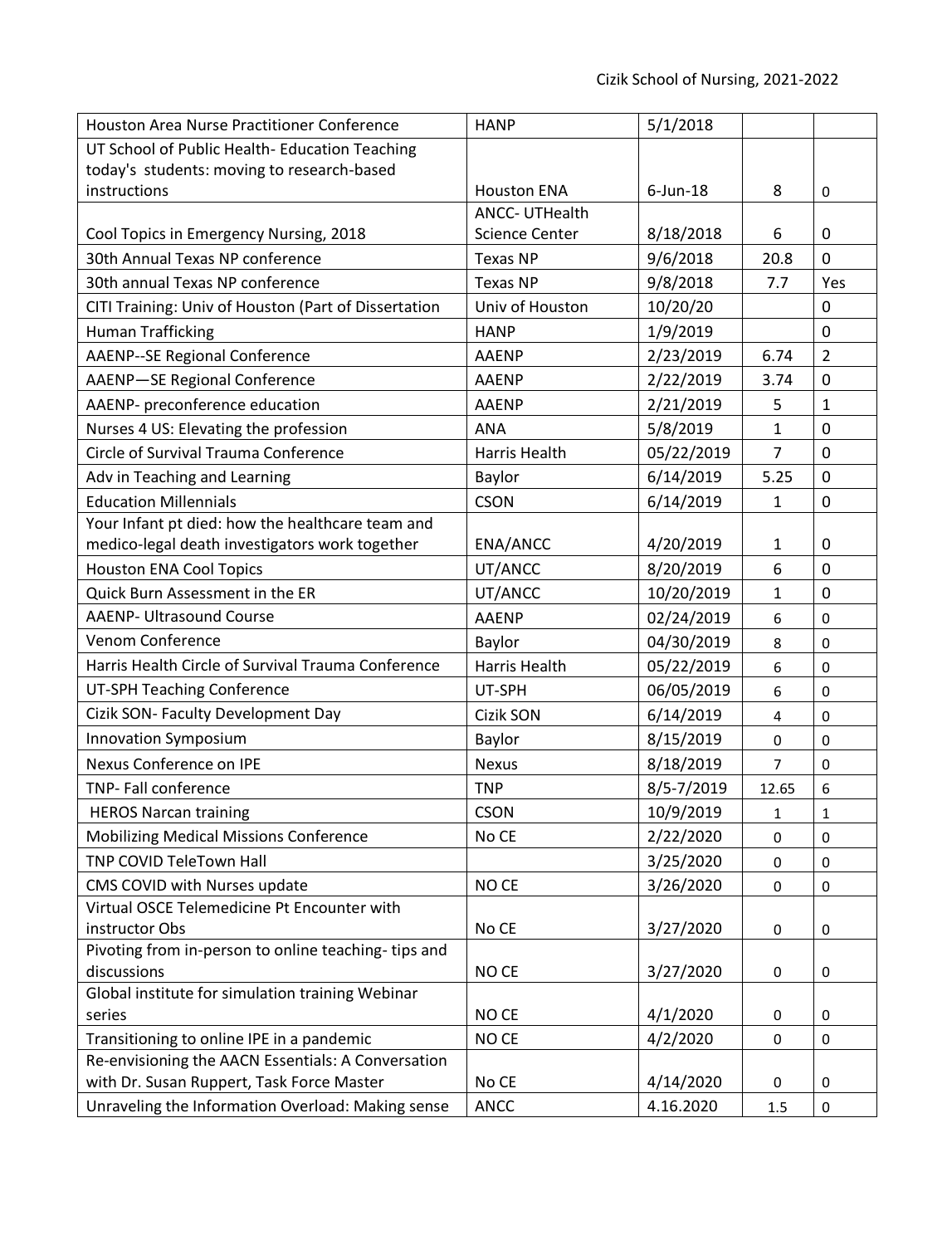| of all this                                                                         |                  |                |                |              |
|-------------------------------------------------------------------------------------|------------------|----------------|----------------|--------------|
| Scrap the silos: A novel approach to                                                |                  |                |                |              |
| interprofessional simulation of emergent conditions,                                | NO CE            | 4/23/2020      | 0              | 0            |
| Key Considerations for Taking Your OSCEs Online                                     | NO CE            | 4/29/2020      | 0              | 0            |
| Incorporation of Assessments into                                                   |                  |                |                |              |
| Simulations to Develop Communication Skills                                         | NO CE            | 5/7/2020       | 0              | 0            |
| Influenza update                                                                    | Primed           | 6/26/2020      | $\mathbf{1}$   | $\mathbf{1}$ |
| Asthma Update                                                                       | Primed           | 6/26/2020      | $\mathbf{1}$   | 0.5          |
| COVID 19 Panel discussion                                                           | Primed           | 6/26/2020      | 0.5            | 0            |
| Caring for the Caregiver: Strategies to reduce moral                                |                  |                |                |              |
| distress and build resilience                                                       | <b>CSON</b>      | 7.14.2020      | 1              | 0            |
| Teaching Millennials and Gen Z                                                      | <b>ANCC</b>      | 7.24.2020      | 1.5            | 0            |
| Nurse Tim- CNE Prep Course                                                          | NTI-CE           | 9-30-2020      | 6              | 0            |
| <b>TNP State Fall Conference</b>                                                    | <b>ANCC</b>      | $9/25 - 27/20$ | 18.15          | 6.41         |
| TNP Conference- Human Trafficking                                                   | <b>ANCC</b>      | 9/27/20        | 1.5            | 0            |
| American Heart Association Update- BLS                                              | <b>ANCC</b>      | 10.21.20       | 0.25           | $\pmb{0}$    |
| American Heart Association Update- ACLS                                             | <b>ANCC</b>      | 10.21.20       | 1.0            | $\pmb{0}$    |
| American Heart Association Update- PALS                                             | <b>ANCC</b>      | 10.21.20       | 0.5            | 0            |
| Houston Area NP Conference                                                          | <b>ANCC</b>      | 11.7.20        |                | 0            |
| PPE: Panic with Pandemic Ed- UTSD Student                                           |                  |                |                |              |
| perspectives of remote learning during COVID                                        | <b>UT Dental</b> | 11.24.20       | 1.0            | 0            |
| <b>ENA- National Conference</b>                                                     | <b>ENA</b>       | 12.31.20       | 15             | 0            |
| <b>ENA-National Conference</b>                                                      | <b>ENA</b>       | 12.31.20       | 1.0            | 0            |
| <b>AACN Essentials Webinar</b>                                                      | <b>AACN</b>      | 1.14.20        | 0              | $\mathbf 0$  |
| TNP: Entry into Practice from RN to NP                                              | <b>TNP</b>       | 1.15.21        | 6.25           | 1            |
| Ultimate Medical Academy: Harnessing Tech to                                        |                  |                |                |              |
| Improve Glycemic Control: The role of continuous                                    |                  |                |                |              |
| <b>Glucose Monitoring</b>                                                           | <b>ANCC</b>      | 1.7.21         | 1.25           | 0            |
| <b>Mobilizing Medical Missions</b>                                                  | No CE            | $3.3 - 4.21$   | 0              | 0            |
| Shine Academy                                                                       | No CE            | 2.26-27.21     | 8              | 0            |
| Faculty Development Day- Using feedback to engage                                   |                  |                |                |              |
| learners                                                                            | <b>ANCC</b>      | 4.30.21        | 1.5            | 0            |
| Human Trafficking Lecture- Harris Health                                            | <b>ANCC</b>      | 5.18.21        | $\overline{2}$ | 0            |
| Circle of Survival Trauma Conference                                                | <b>ANCC</b>      | 4.19.21        | 4.5            | 0            |
| End Note Lecture- UT Library                                                        | UT Library       | 4.13.21        | 0              | 0            |
| Research Lecture                                                                    |                  |                |                | 0            |
| <b>NONPF National Conference</b>                                                    |                  | 4.21-24.21     | 20.25          | 0            |
| Competency Based Education- Beginning with the                                      |                  |                |                |              |
| learner                                                                             | <b>ANCC</b>      | 4.2.21         | 1.5            | 0            |
| LinkedIn Learning- Instructional Design: Adult                                      |                  |                |                |              |
| Learners                                                                            |                  | 4.4.21         | 0              | 0            |
| <b>Designing Better Education Presentations-</b>                                    |                  |                |                |              |
| Understand various psychological principles and<br>technology to enhance your talks | <b>ANCC</b>      | 5.27.21        |                |              |
|                                                                                     |                  |                | 1              | 0            |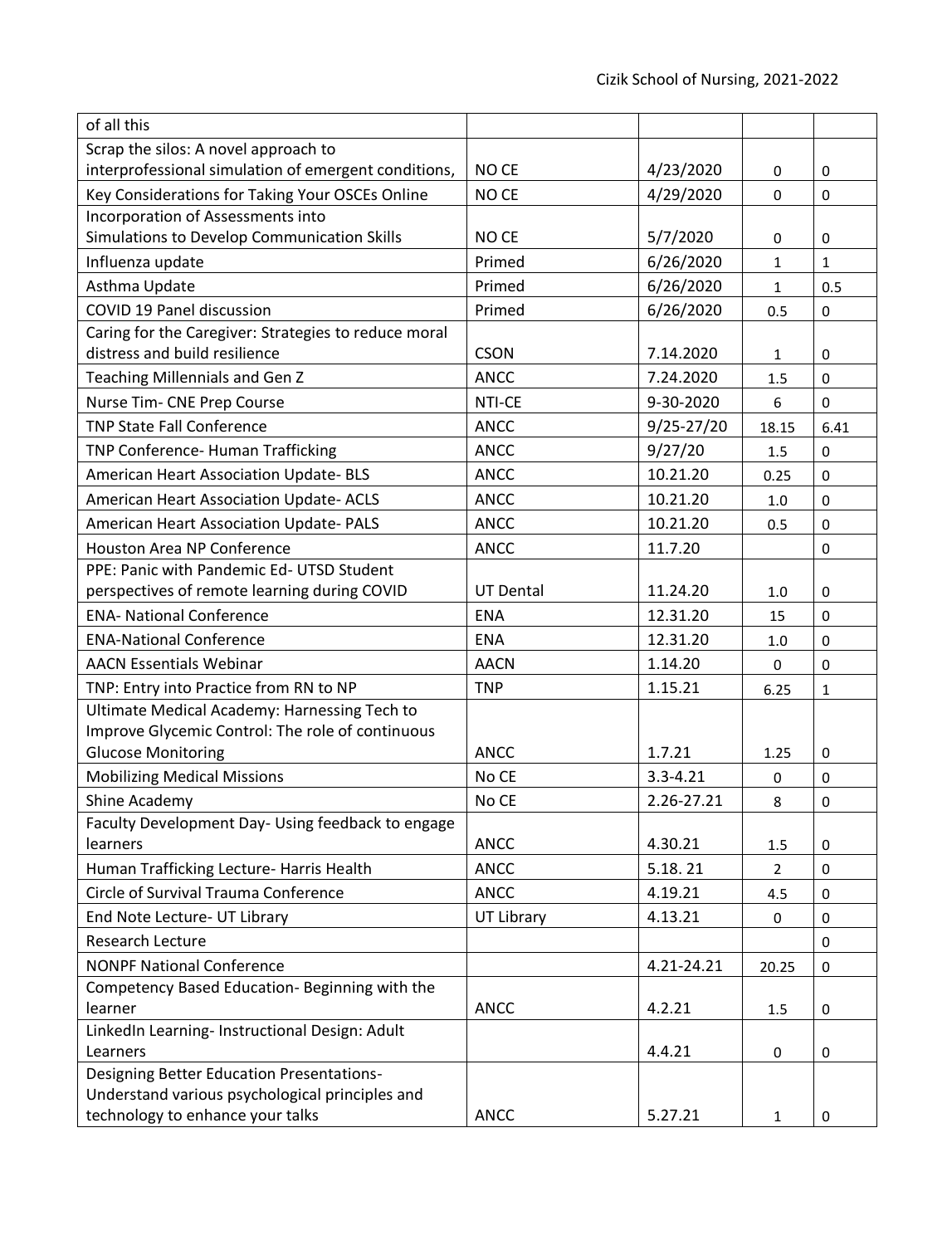| Advances in Teaching Learning Day 2021                                     |             |            |              |              |
|----------------------------------------------------------------------------|-------------|------------|--------------|--------------|
|                                                                            | <b>ANCC</b> | 6.11.2021  | 4            |              |
| <b>TNP Fall Conference</b>                                                 |             | $9.24 -$   |              |              |
|                                                                            | <b>ANCC</b> | 26.2021    | 20.15        | 7.75         |
| Human Trafficking: ID and tx in the Clinical Setting                       |             |            |              |              |
|                                                                            | <b>ANCC</b> | 9.25.2021  | 1.5          |              |
| Disease of Obesity: Patho and Mgmt                                         |             |            |              |              |
|                                                                            | <b>ANCC</b> | 9.26.2021  | $\mathbf{1}$ | $\mathbf{1}$ |
| Healthcare access for people with disabilites: part 1-                     |             |            |              |              |
| people with physical/sensory disabiity                                     |             |            |              |              |
|                                                                            | <b>ANCC</b> | 10.18.2021 | 1            |              |
| Healthcare access for people with disabilites: part 2-                     |             |            |              |              |
| people with develomental disabillityes                                     |             |            |              |              |
|                                                                            |             |            |              |              |
|                                                                            | <b>ANCC</b> | 10.18.2021 | $\mathbf{1}$ |              |
| The Incremental Process of Healthcare Policy in the<br><b>US-UTSON</b>     |             |            |              |              |
|                                                                            | <b>ANCC</b> | 10.28.2021 | 1            |              |
| Impact of Limited Eng Proficiency in HealthCare                            |             |            |              |              |
|                                                                            | <b>ANCC</b> | 12.7.2021  | $\mathbf{1}$ |              |
| Diving into Pain- UT (diving use for those with<br>disability/pain)- UTSON |             |            |              |              |
|                                                                            | <b>ANCC</b> | 12.8.2021  | 1            |              |
| Adolescent consent \$ Confidentiality: Doe we know<br>best-UTSON           |             |            |              |              |
|                                                                            | <b>ANCC</b> | 12.10.2021 | $\mathbf{1}$ |              |
| AAENP Live Webinar Antibiotics Stewardship                                 | <b>ANCC</b> | 1.19.2022  | $\mathbf{1}$ | $\mathbf{1}$ |

### **Health Educator Fellowship Program**

| January 31, 2020  | Opening Retreat: Learning Principles and Teaching Strategies           |
|-------------------|------------------------------------------------------------------------|
| February 7, 2020  | Principles of Teaching and Learning                                    |
| March 6, 2020     | Engaging in Self-Reflection and Peer Coaching (LISAM)                  |
| April 3, 2020     | Goals and Objectives, Constructive Feedback and Evaluation             |
| May 1, 2020       | <b>Overview of Educational Research Methods</b>                        |
| June 5, 2020      | <b>Qualitative and Quantitative Research Tools</b>                     |
| July 10, 2020     | Using Technology in Teaching                                           |
| August 7, 2020    | <b>Reflection &amp; Application</b>                                    |
| September 4, 2020 | Introduction to Flipped Classroom and Small Group Activities           |
| October 2, 2020:  | <b>Team-Based Learning</b>                                             |
| November 6, 2020  | Reflection & Application - Mid-Point Presentation, Teaching Philosophy |
| December 4, 2020  | Advising, Coaching, and Mentoring                                      |
| January 8, 2021   | <b>Transforming Teaching into Educational Scholarship</b>              |
| February 5, 2021  | <b>Understanding Our Students and Ourselves</b>                        |
| March 5, 2021     | Academic Integrity, Accommodating and Accessibility                    |
| April 2, 2021     | Using Insight and Feedback from Reflection and Peer Coaching (LISAM)   |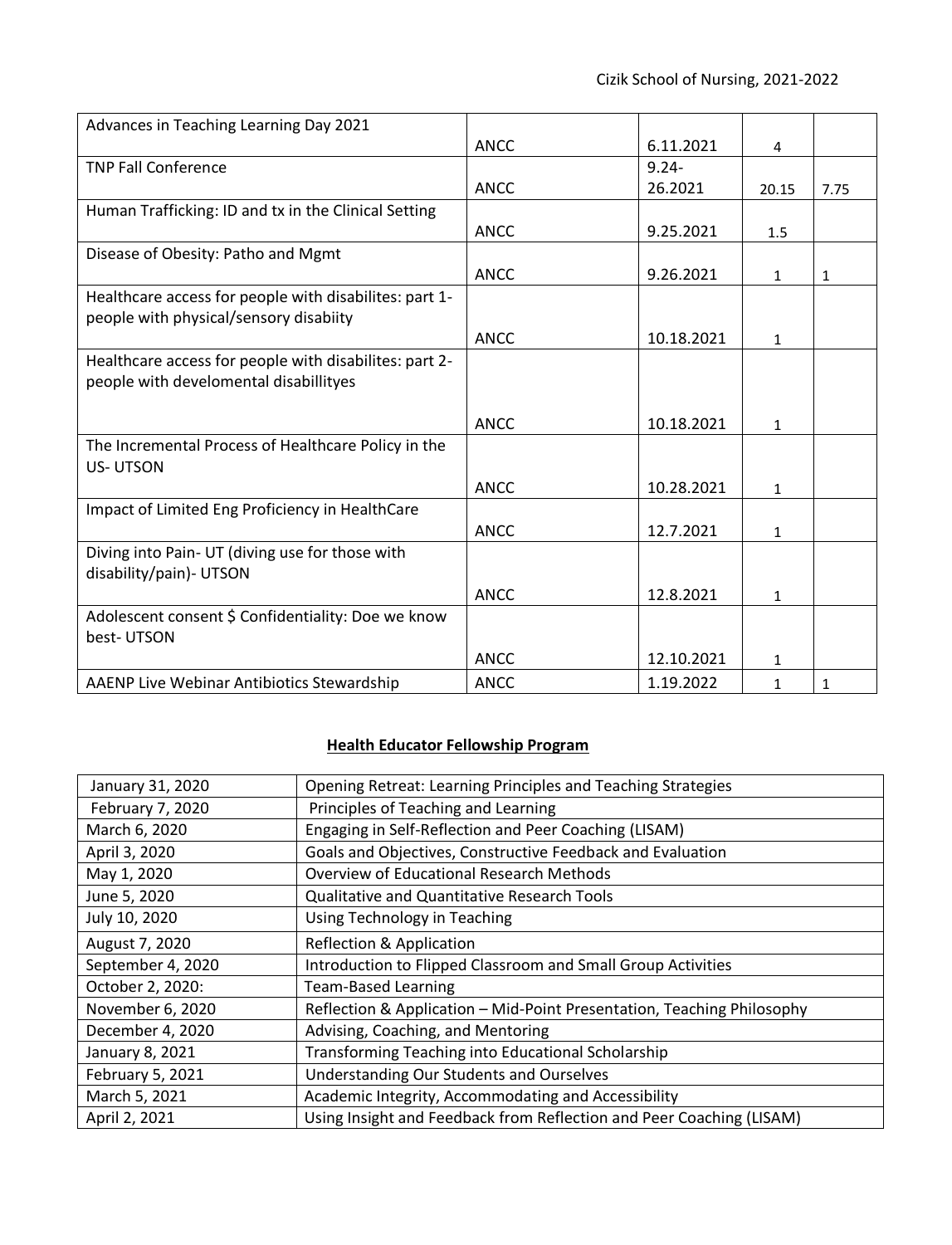| May 7, 2021 | Looking Forward - Developing an Education Portfolio                        |
|-------------|----------------------------------------------------------------------------|
| June 2021   | Advances in Teaching and Learning Day (Health Education Scholars Showcase) |

### **Courses Taught (past to current)**

Institution, Course Title (number), Credits, Role, Inclusive dates, clinical/didactic/online

### **Cizik School of Nursing at UTHealth Houston**

| Course title/number                                                | <b>Credits</b> | Role                                                       | Dates                                |
|--------------------------------------------------------------------|----------------|------------------------------------------------------------|--------------------------------------|
| N6830 Clinical Scholarship<br>Portfolio                            | 1              | Co-Instructor                                              | Fall 2021-pres                       |
| N6136- Foundations in Teaching 3<br>and Learning                   |                | Co-Instructor                                              | <b>Fall 2021</b>                     |
| N6730: Education Preceptorship 2                                   |                | Preceptor for PM Education Student                         | Summer 2020                          |
| N6272 Emerg/Trauma Care                                            | $\overline{2}$ | Co-instructor                                              | Spring 2015 to current               |
| N6272B-Emerg/Trauma Care<br>clinical                               | 3              | Co-Instructor                                              | Spring 2015 to current               |
| N6271- Emerg/Trauma Care                                           | $\overline{2}$ | Co-Instructor                                              | Summer 2015 to current               |
| N6271 B- Emerg/Trauma Care<br>Clinical                             | $\overline{2}$ | Co-Instructor                                              | Summer 2015 to current               |
| N6551- Diagnostic Tests and<br>Procedures                          | $\overline{2}$ | Co-Instructor                                              | Fall 2014 to current                 |
| N6811- Diagnostic Tests and<br>Procedures                          | 2              | Co Instructor                                              | Summer 2020 to<br>present            |
| N6752- FNP- Preceptorship                                          | 6              | Site Visitor for the FNP Students<br>doing Emerg. Clinical | Fall 2014 to current                 |
| N6152B- Physical Examination<br>and Differential Diagnosis         | $\mathbf{1}$   | Co-instructor                                              | Fall 2014, Spring<br>2015, fall 2015 |
| N 4523- Management of the<br>patient in the High Acuity<br>Setting | 4              | Assistance faculty                                         | <b>Fall 2015</b>                     |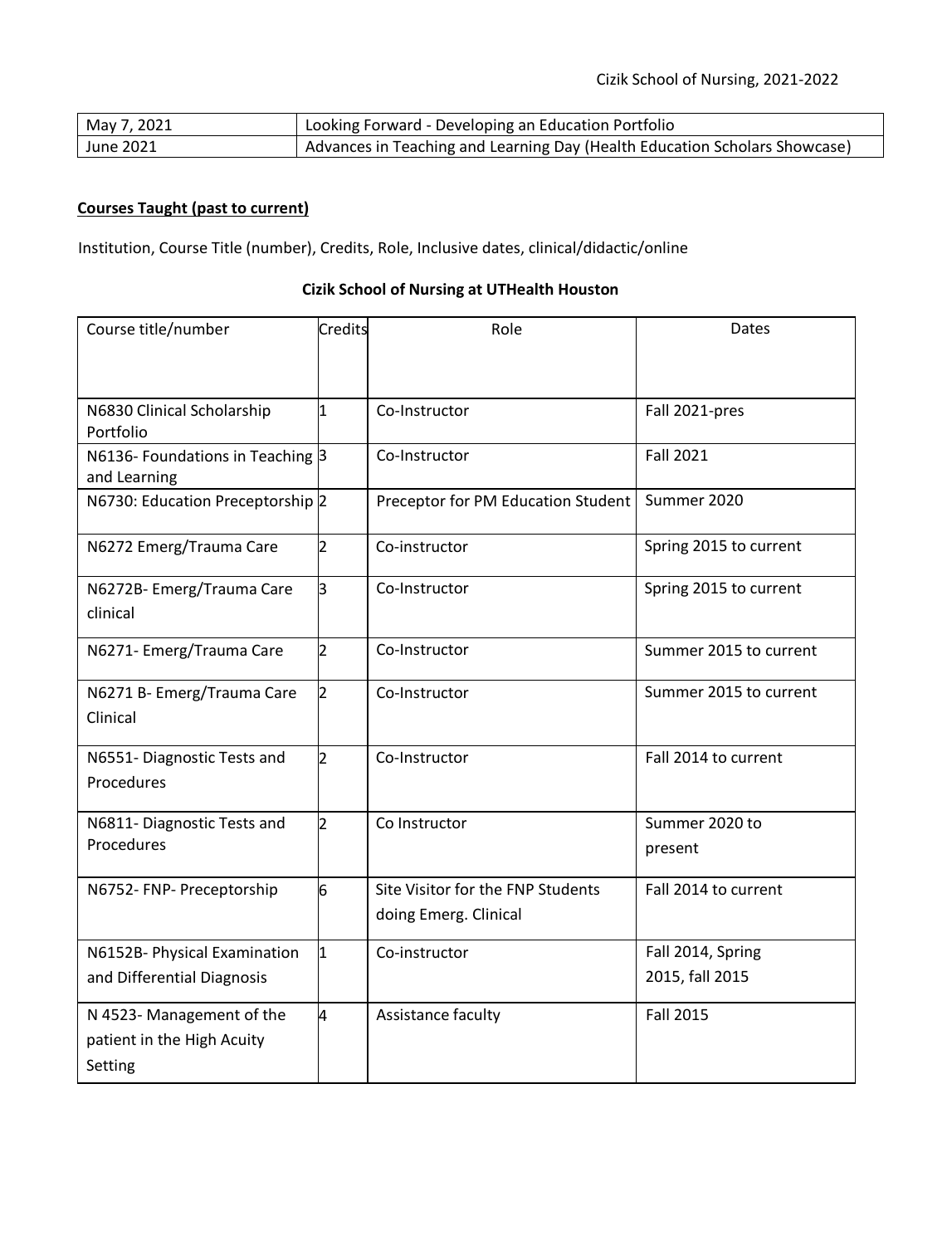| N4523B-Management of the<br>patient in the High Acuity | ß. | Casual Faculty-clinical         | Summer 2014                                                          |
|--------------------------------------------------------|----|---------------------------------|----------------------------------------------------------------------|
| N2323B- Adult Care II Clinical                         | ß  | Clinical faculty-casual faculty | Fall 2013, Spring<br>2014, Summer 2014                               |
| N3523- Adult Care II                                   |    | <b>Guest Lecturer</b>           | Fall 2014, Spring<br>2015, Summer<br>2015, Fall 2015                 |
| N3515B- Adult Care 2 Clinical                          | ß  | Clinical faculty                | Fall 2014, Spring<br>2015, Summer 15; fall 15                        |
| N3515-Adult Care 1                                     |    | <b>Guest Lecturer</b>           | Fall 2013, Spring, summer,<br>fall 2014, Spring<br>2015, summer 2015 |
| N3511- Health Assessment                               |    | Faculty                         | Fall 2014, Spring<br>2015, Summer 2015, Fall<br>2015, Spring 2019    |

### **Houston Community College EMS Department**

| Course title/number                | Credits        | Role          | Dates     |
|------------------------------------|----------------|---------------|-----------|
| <b>EMSP 2306</b>                   | 3              | Lead Faculty- | 2000-2013 |
| Emergency                          |                | Didactic      |           |
| Pharmacology                       |                |               |           |
| <b>EMSP 2444-</b>                  | 4              | Lead Faculty- | 2000-2013 |
| Cardiology                         |                | Didactic      |           |
| <b>EMSP 2260</b>                   | $\overline{2}$ | Lead Faculty- | 2000-2013 |
| Paramedic                          |                | Didactic      |           |
| Cardiology Clinical                |                |               |           |
| EMSP 2434-Medical                  | 4              | Lead Faculty- | 2000-2013 |
| Emergencies                        |                | Didactic      |           |
| <b>EMSP 2261- Clinical Medical</b> | $\overline{2}$ | Lead Faculty- | 2000-2013 |
| Emergencies                        |                | Didactic      |           |
|                                    |                |               |           |
| EMSP 2330- Special                 | 3              | Lead Faculty- | 2000-2013 |
| Populations                        |                | Didactic      |           |
|                                    |                |               |           |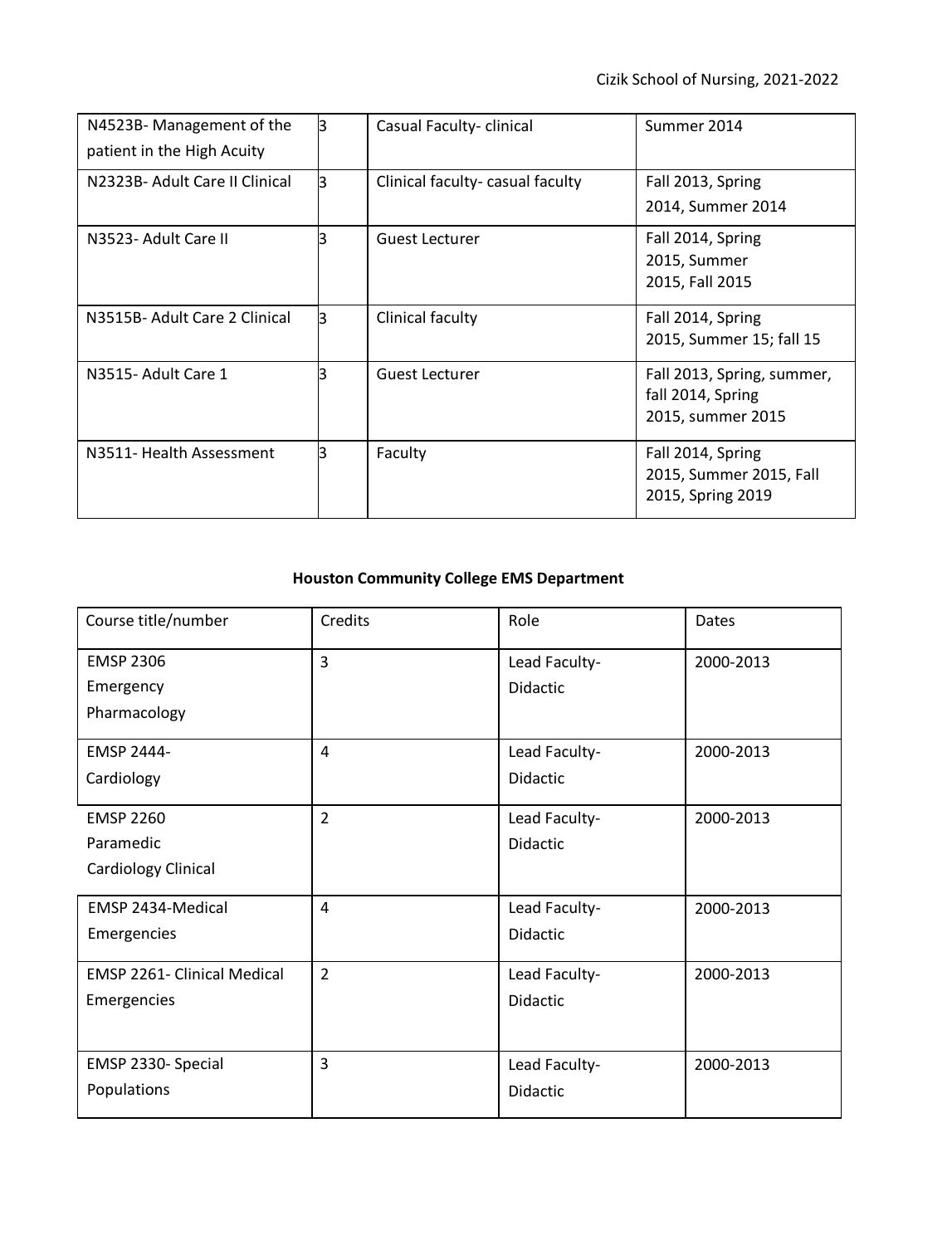| EMSP 2262- special<br>populations clinical | $\overline{2}$ | Lead Faculty-<br>Didactic | 2000-2013 |
|--------------------------------------------|----------------|---------------------------|-----------|
|                                            |                |                           |           |
| EMSP 2338-                                 | $\overline{3}$ | Lead Faculty-             | 2000-2013 |
| Ambulance                                  |                | <b>Didactic</b>           |           |
| Operations                                 |                |                           |           |
| EMSP 2243- Capstone-                       | $\overline{2}$ | Lead Faculty-             | 2000-2013 |
| Assessment Based                           |                | Didactic                  |           |
| Management                                 |                |                           |           |
|                                            |                |                           |           |
| EMSP 1501- EMT- Basic                      | 5              | Lead Faculty-             | 2000-2013 |
|                                            |                | Didactic                  |           |
| EMSP 11 60 EMT Basic                       | $\mathbf{1}$   | Lead Faculty-             | 2000-2013 |
| Clinical                                   |                | Didactic                  |           |
| EMSP 1338-                                 | $\overline{3}$ | Lead Faculty-             | 2000-2013 |
| Introduction to                            |                | <b>Didactic</b>           |           |
| Paramedicine                               |                |                           |           |
| EMSP 1356- Advanced                        | $\overline{3}$ | Lead Faculty-             | 2000-2013 |
| Patient Assessment and                     |                | Didactic                  |           |
| <b>Advanced Airway</b>                     |                |                           |           |
| management                                 |                |                           |           |
| EMSP 1355- Trauma                          | $\overline{3}$ | Lead Faculty-             | 2000-2013 |
| Management                                 |                | Didactic                  |           |
| EMSP 1263- Clinical                        | $\overline{2}$ | Lead Faculty-             | 2000-2013 |
| 1- Paramedic                               |                | <b>Didactic</b>           |           |
|                                            |                |                           |           |

# **Houston Community College Associate Degree in Nursing Program**

| RNSG 1360- Foundations | 3 | <b>Clinical Faculty-Ben</b> | 2007 |
|------------------------|---|-----------------------------|------|
| Clinical               |   | Taub                        |      |
| RNSG 116Q-High         |   | <b>Clinical Faculty-Ben</b> | 2007 |
| <b>Acuity Clinical</b> |   | Taub                        |      |
|                        |   |                             |      |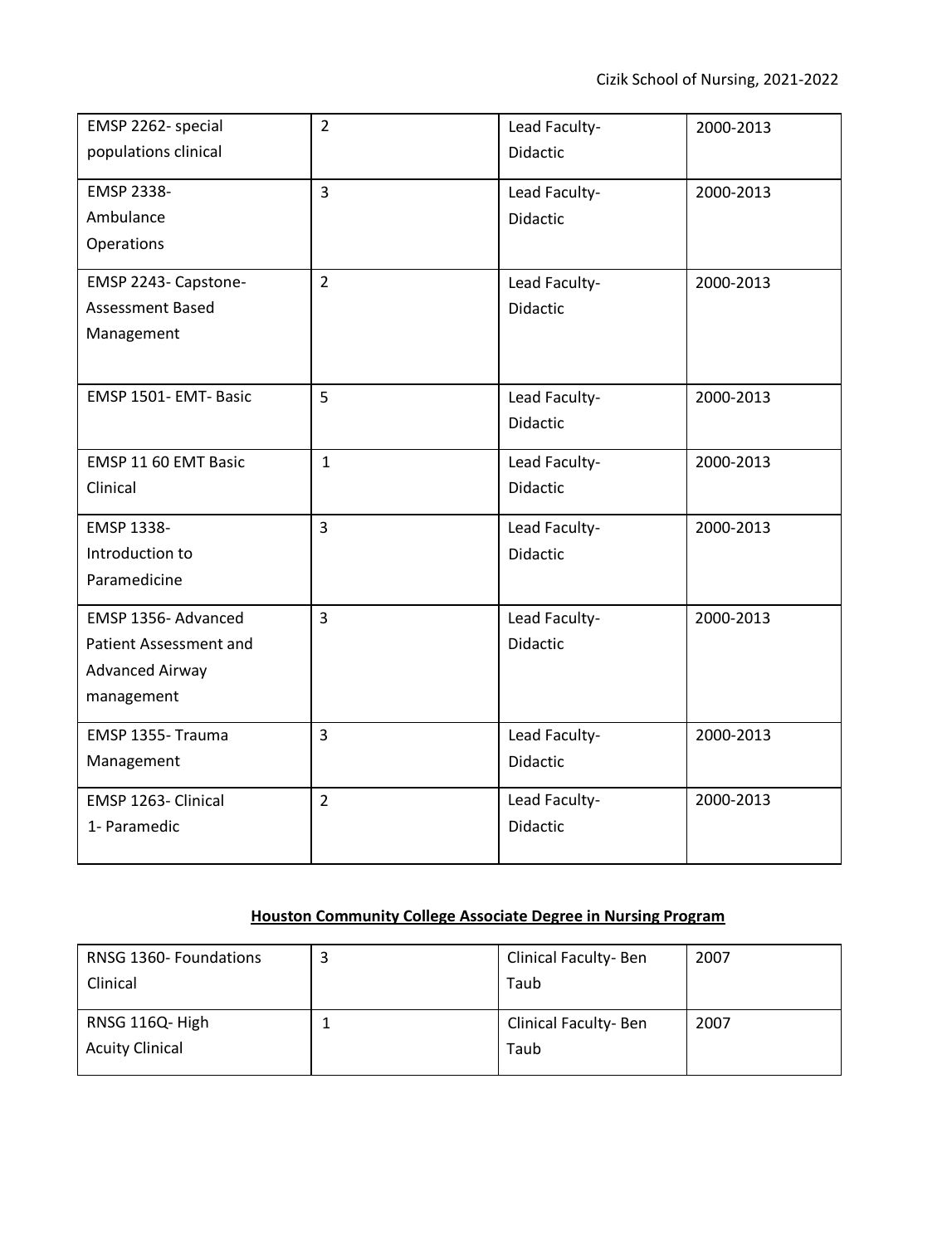### **San Jacinto College North Campus**

| <b>VNSG 1260-</b><br><b>Foundations Clinical for LVN</b><br>students | <b>Clinical Faculty-East</b><br><b>Houston Med Center</b> | 1991-1992 |
|----------------------------------------------------------------------|-----------------------------------------------------------|-----------|
| <b>VNSG 2160-</b>                                                    | <b>Clinical Faculty LBJ</b>                               | 1991-1992 |
| Maternal/Fetal                                                       | Hasp                                                      |           |
| Clinical                                                             |                                                           |           |

### **University of Houston College of Education**

Executive Doctorate in Professional Leadership in Health Science Education Enrolled Aug 2016- May 2019

|                    | Class                                                          | Date    | Credit         | Grade |
|--------------------|----------------------------------------------------------------|---------|----------------|-------|
|                    |                                                                |         |                |       |
| <b>Year One</b>    | CUIN 8397 Academic Writing for Doctoral                        |         | 6              | $A -$ |
|                    | Candidates                                                     |         |                |       |
| <b>Fall 2016</b>   | CUIN 8380: Application of Research Methods in Curriculum       |         |                | A     |
|                    | and Instruction I                                              |         |                |       |
| Fall 2016          | CUIN 8310: Lab of Practice {Seminal Thinkers)                  |         | $\overline{3}$ | A     |
| Intersession       |                                                                |         |                |       |
| (December-January, |                                                                |         |                |       |
| specific dates     |                                                                |         |                |       |
| Spring 2017        | CUIN 7397: Learning and Development CUIN 8397:                 | Jan 17- | 6              | A     |
|                    | Organizational Psychology in Healthcare                        | May10   |                |       |
|                    |                                                                |         |                | A     |
| Spring 2017        | CUIN 8310: Lab of Practice                                     | May 15- | 3              | A     |
| Intersession       |                                                                | June 2  |                |       |
| Summer 2017        | CUIN 7305: Design, Development, and                            | June 5- | 6              | A     |
|                    | <b>Evaluation of Presentations</b>                             | Aug 11  |                |       |
|                    | CUIN 7389: Digital Media                                       |         |                | A     |
| <b>Year Two</b>    | <b>CUIN 8320: Curriculum and Instruction Doctoral Research</b> | Aug 21- | 6              |       |
|                    | Seminar                                                        | Dec 13  |                |       |
| Fall 2017          |                                                                |         |                |       |
|                    | ELCS 8340: Organization and Administration of Curriculum       |         |                |       |
|                    |                                                                |         |                |       |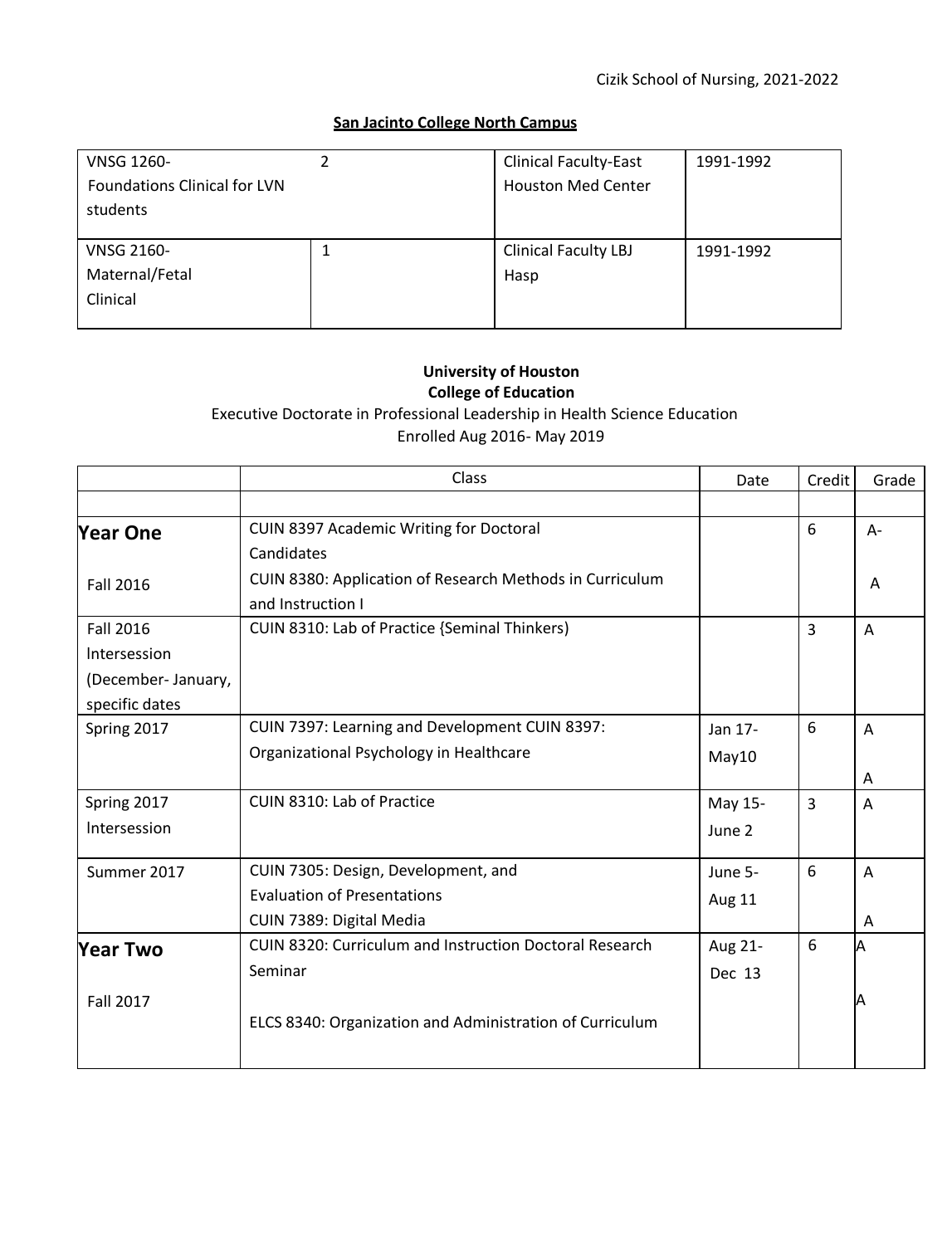|                   | ELCS 8325: Instructional Leadership, Curriculum &         | Dec 18-         | 3           |            |
|-------------------|-----------------------------------------------------------|-----------------|-------------|------------|
|                   | Fall 2017 Intersession Professional Development           | <b>Jan 13</b>   |             |            |
|                   |                                                           |                 |             |            |
| Spring 2018       | CUIN 8318: Issues in Urban Education CUIN 8381:           | Jan 16-         | 6           |            |
|                   | <b>Research Method</b>                                    | May14           |             |            |
|                   |                                                           |                 |             | и          |
| Summer            | CUIN 7356: Issues in Distance Education CUIN 7376: New    | June 4-         | 3           |            |
| 2018              | <b>Tools for Creating Online Educational Materials</b>    | July 2          |             |            |
|                   |                                                           | July 3-Aug 6    |             |            |
|                   |                                                           |                 |             |            |
| <b>Year Three</b> | <b>CUIN 8690: Doctoral Thesis</b>                         | <b>Fall2018</b> | 6           | А          |
| <b>Fall 2018</b>  |                                                           |                 |             |            |
| Spring 2019       | CUIN 8390: Doctoral thesis completion                     | January         | 6           | и          |
|                   |                                                           | 2019            | hour        |            |
| Summer 2019       | CUIN 8390: Doctoral Thesis completion (formatting changes | May 2019        | $\mathbf 0$ | ha         |
|                   | only for 0 credit)                                        |                 | hour        |            |
|                   |                                                           |                 |             | GPA: 3.979 |
|                   |                                                           |                 |             |            |

# **UH Projects and Papers**

(Use Chrome as the browser to view hyperlink (or copy and paste the link into Chrome)

### **Fall 2016**

**CUIN 8397: Academic Writing for Doctoral Candidates** 

• [Writing Analysis of McCrea Research Paper](https://www.dropbox.com/s/diddlkt6ggk3edr/Writing%20Analysis%20of%20%20Research%20Proposal%20Paper%20for%20McCrea%20rev%2012.7.16.docx?dl=0)

### **CUIN 8380: Application of Research Methods in Curriculum and Instruction I**

- [CUIN 8380 Research Paper](https://www.dropbox.com/s/e9jclo3toivgsry/Research%20Question%20revised%20for%2011.26.16%20class.docx?dl=0)
- [Evaluating Research Studies for McCrea 8 articles](https://www.dropbox.com/s/kkrsrw6t0xtyb3p/Evaluation%20Research%20studies%20for%20McCrea%208%20articles%20for%20CUIN%208380.docx?dl=0)
- [Research Question revised Assignment #1](https://www.dropbox.com/s/e9jclo3toivgsry/Research%20Question%20revised%20for%2011.26.16%20class.docx?dl=0)
- [Oral defense of Theoretical Framework](https://www.dropbox.com/s/l6k62w6a8x792dn/Oral%20Defense%20of%20Theorical%20Framework%20for%20McCrea%20rev%2011.30.16.pptx?dl=0)
- [Research class defense PowerPoint](https://www.dropbox.com/s/u07vrjv02rgigdl/Research%20class%20defense%20ppt%20for%20mccrea%2012.1.16%20vers%202.ppt?dl=0)

### **Winter Intersession 2016**

### **CUIN 8310: Lab of Practice: Seminal Thinkers**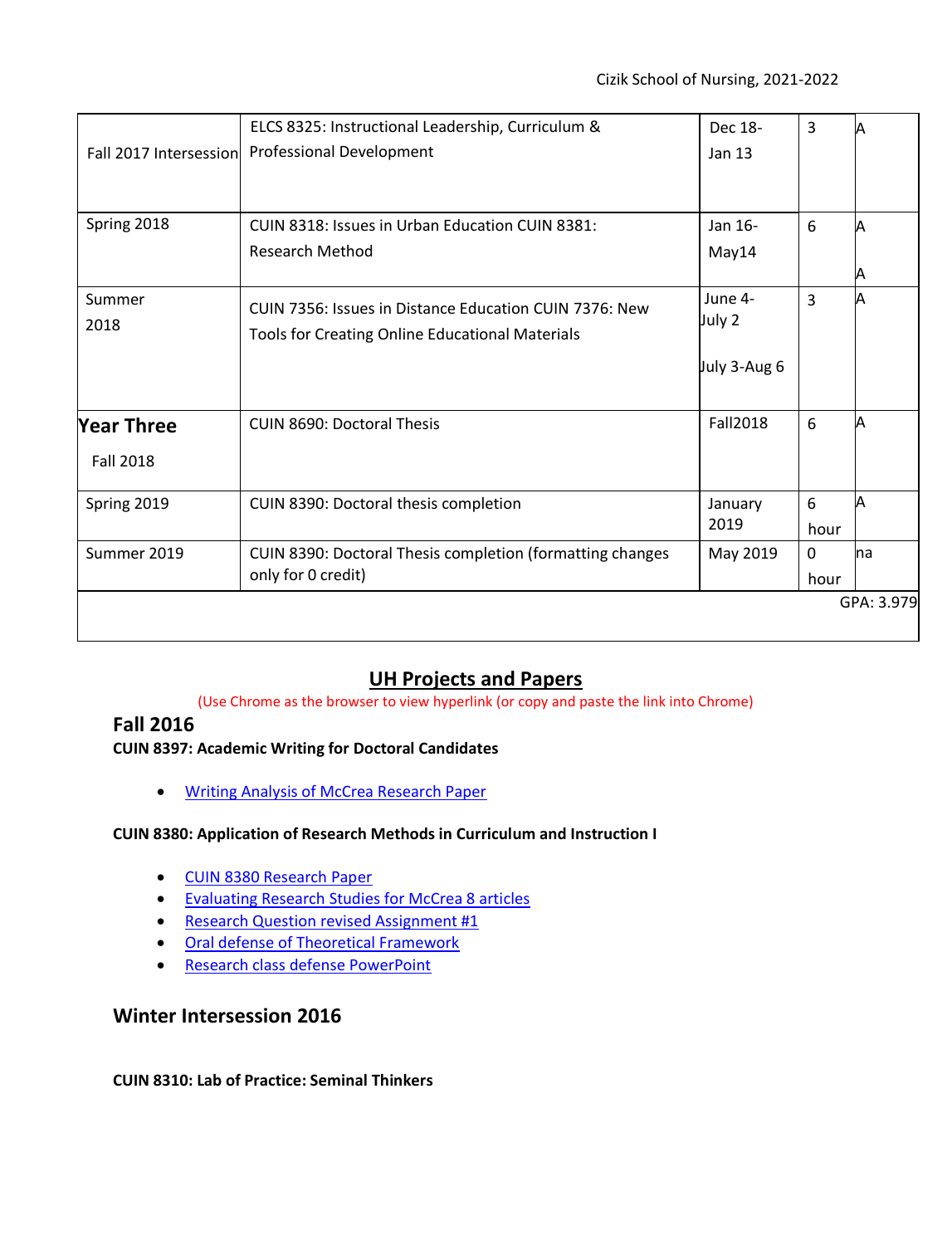- [Map web of influence](https://www.dropbox.com/s/evcy1fwc2nc8eix/Map%20your%20own%20web%20of%20influence%20Module%202%20assignment%20Winter%202016%20McCrea%2C%20Debbie.doc?dl=0)
- [Seminal thinkers: Interview with Dr. Elda Ramirez](https://www.dropbox.com/s/ka9ajo2mcd39qja/Module%204%20winter%202017%20intersession-%20Interview%20with%20Dr.%20Elda%20Ramirez.docx?dl=0)

# **Spring 2017**

### **CUIN 7397: Learning and Development**

- [Assignment Week 1: Current Role in Education](https://www.dropbox.com/s/vqu6ses0pxa2m6g/Assignment%201%20for%20Learning%20and%20Development.docx?dl=0)
- [Assignment Week 2: Evidence and Education-](https://www.dropbox.com/s/g2u1nw8v5l04dzr/Week%202%20Evidence%20and%20Education-Summative%20Evaluation.docx?dl=0) Summative evaluation
- [Assignment Week 3: Evaluating an Intervention](https://www.dropbox.com/s/jg73iib7lzwqybx/Week%203%20Evaluating%20an%20Intervention.docx?dl=0)
- [Assignment Week 5-7: discussion boards and voice threads:](https://www.dropbox.com/s/a44oep32olm96qo/Week%204%20Theories%20of%20Learning%20Discussion%20Post.docx?dl=0)
	- o [Voice Thread: Utilization Theory and Evidence in Education PowerPoint](https://www.dropbox.com/s/d8kndhl03uu7c89/Microteaching%20Voice%20threads.pptx?dl=0)
- [Assignment Week 8: Feedback and Evidence Critique](https://www.dropbox.com/s/ps0tunzzer8z560/Week%208%20Feedback%20and%20Evidence%20Critique%20for%20McCrea%203.19.2017.docx?dl=0)
- [Assignment Week 9: Feedback Reflection paper](https://www.dropbox.com/s/z1znc7eytiaqqll/week%209-%20feedback%20reflection%20paper%20rev%203.25.2017.docx?dl=0)
- [Assignment Week 10: Science of Learning](https://www.dropbox.com/s/h6l1qtki27wzuid/week%2010%20Science%20of%20learning-%20working%20memory.docx?dl=0)  Working memory

### **CUIN 8397: Organizational Psychology**

- [Innovation Radar for UT Health](https://www.dropbox.com/s/urd863sms84tz54/Innovation%20Radar%20for%20UTHealth%2C%20McCrea.docx?dl=0)
- [Safe to Fail Project](https://www.dropbox.com/s/alfijlz8cjfoit4/Deb%20Safe-to-Fail%20Experiment%20-GRADUATE%20Nursing%20Student%20Clinical%20Rotation%20Assignment%20Simplification%20Process.doc?dl=0)
- [Safe to Fail Presentation](https://www.dropbox.com/s/73zxpcojz6jcgz2/safe%20to%20fail%20presentation%20for%205.1.2017.pptx?dl=0)

### **Spring Intersession 2017**

**CUIN 8310: Lab of Practice: Literature Review** 

### **Spring 2017**

### **CUIN 7305: Design, Development, and Evaluation of Presentations**

- [Module 1, 2 and 3](https://www.dropbox.com/s/cg1m910nqhwzul1/Assignment%201%20and%202%20and%203%20for%20CUIN%207305%20for%20summer%202017-%20rev%206.16.2017%20McCrea%2C%20Debbie.docx?dl=0)
- [Module 4: Visualizing Data](https://www.dropbox.com/s/1beszb376biyf0i/McCrea_module4.mp4?dl=0)
- [Module 5: Smart Art](https://www.dropbox.com/s/kuhint4nv82ar9i/McCrea_module5.mp4?dl=0)

### **CUIN 7389: Digital Media**

- [Module 1-](https://www.dropbox.com/s/ox8jh4pcga1tade/Module%201%20Assignment%201%20for%20McCrea%2C%20Debbie%20for%20morphing.pptx?dl=0) Morphing
- [Module 2](https://www.dropbox.com/s/v7x12h9qoj9ku62/Module%202%20assigment%20for%20CUIN%207389%20for%20McCrea%2C%20Debbie%20rev%207.23.2017.pptx?dl=0) Layering
- [Module 3-](https://www.dropbox.com/s/otalkwzss51ksii/McCrea_audio1%20for%20Module%203.pptx?dl=0) Audio
- Module 4- [adding Video](https://www.dropbox.com/s/vg9e9f2wzenynkb/McCrea_module4.pptx?dl=0)
- Module 5- [Final Project](https://www.dropbox.com/s/1vikv3ssmi3pjo7/McCrea_module5.pptx?dl=0)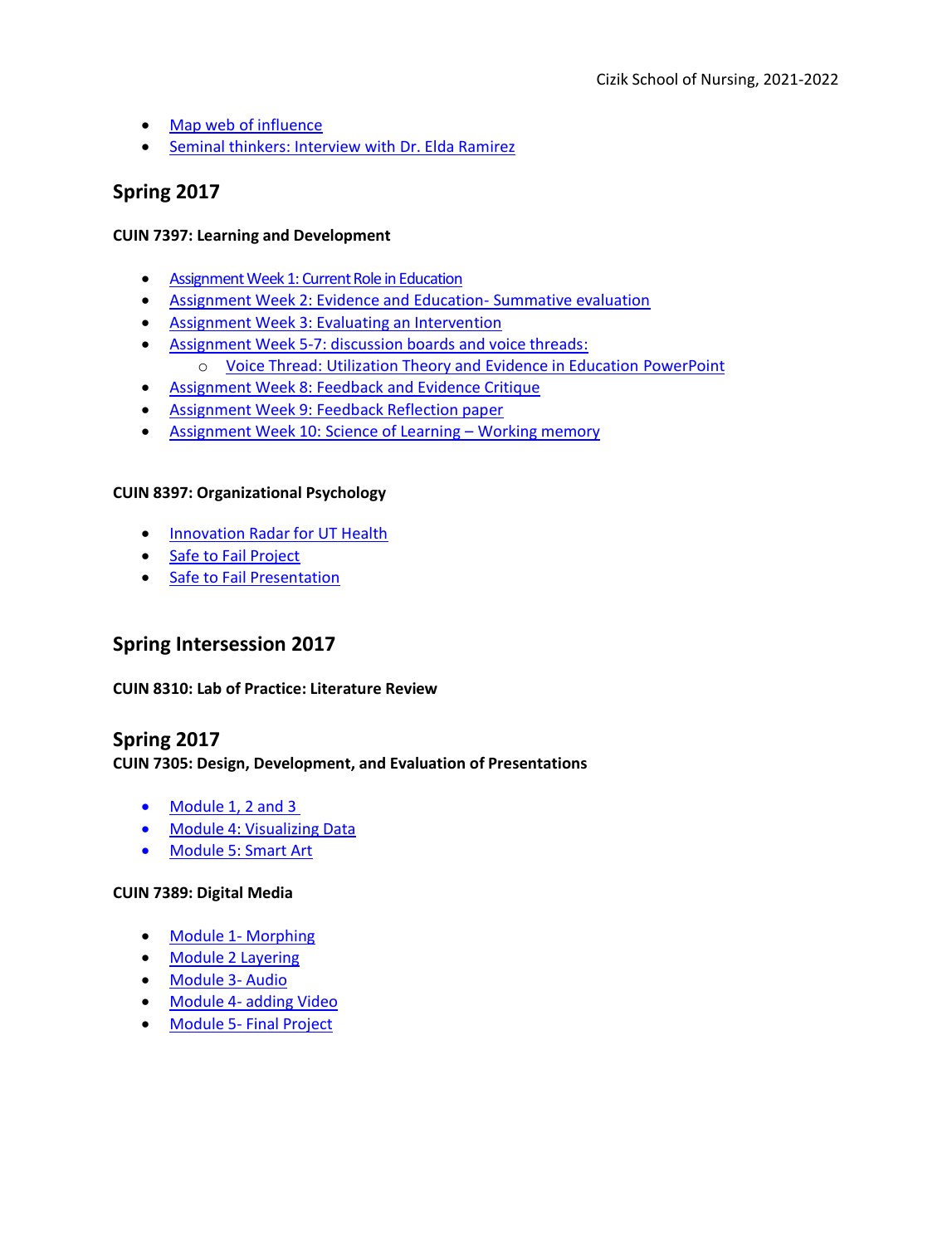# **Fall 2017**

### **CUIN 8320: C&I Doctoral Research Seminar**

• Candidacy Paper Preparation and Presentation

### **ELCS 8340: Organization and Administration of Curriculum**

- [Curriculum Drawing](https://www.dropbox.com/s/vpgswlh4m8wn5qt/debbie%20curriculum.JPG?dl=0)
- [Module 1: Part 1: General Assessment](https://www.dropbox.com/s/ox8jh4pcga1tade/Module%201%20Assignment%201%20for%20McCrea%2C%20Debbie%20for%20morphing.pptx?dl=0)
- [Module 2: Problem ID](https://www.dropbox.com/s/v7x12h9qoj9ku62/Module%202%20assigment%20for%20CUIN%207389%20for%20McCrea%2C%20Debbie%20rev%207.23.2017.pptx?dl=0)
- Module 5 [Targeted Assessment](https://www.dropbox.com/s/z1hrrryl8a8df1i/TARGETED%20NEEDS%20ASSESSMENT%20DOCUMENT-%20McCrea%20%282%29.doc?dl=0)
- [Module 6: Goals and Objectives](https://www.dropbox.com/s/vbjcycto188sd1b/Module%206-%20Goals%20and%20Objectives%20Document%20McCrea%2C%20Debbie.doc?dl=0)
- [Module 7](https://www.dropbox.com/s/6awebde2zecko9x/Module%207-%20Definition%20Race%20Time%20for%20Deb%20McCrea.docx?dl=0)
- [VARK Survey](https://www.dropbox.com/s/oppjvrms3hnfv1h/Modudule%208-%20Your%20VARK%20Results-%20McCrea%20-%20Copy.docx?dl=0)
- [Module 8](https://www.dropbox.com/s/iv2sxavcykhxnla/Module%208%20leadership%20exercise%20part%202%20from%20Young%20and%20McCrea.docx?dl=0)
- [Module 9:](https://www.dropbox.com/s/caur7h7007huhv8/Journal%20entry%20for%20module%209%20for%20McCrea%2C%20Debbie.docx?dl=0)
- [Module 11](https://www.dropbox.com/s/va81g2bimqmy3u2/Journal%20Entry%20Module%2011.docx?dl=0)
- [Module 12](https://www.dropbox.com/s/3p7iftnpx15r4v4/Module%2012%20feedback%20and%20evaluation%20paper%20-%20draft%20for%20McCrea%2C%20Debbie.doc?dl=0)
- [Module 13](https://www.dropbox.com/s/jyofvwhzdyc86da/module%2013%20Leadership%20paper%20for%20Pepper%20and%20Jasmine%20from%20Deb%20McCrea.docx?dl=0)
- [Module 14](https://www.dropbox.com/s/fbe5i6phfy1u3x4/Module%2014-Jourrnal%20entry-%20McCrea.docx?dl=0)

### **Winter Leadership Academy 2018**

**ELCS 8325:** Instructional Leadership, Curriculum & Professional Development

#### [Berkman Leadership Signature](https://www.dropbox.com/s/byvp3gxemivx46g/DEBBIE_MCCREA_G553XQ.pdf?dl=0)

### **Transdisciplinary Journey: Real Time EMR Development**

- [Presentation](https://www.dropbox.com/s/x8j5wsidbxrvl0v/Transdiciplinary%20Journey-%20McCrea%2C%20Debbie.pptx?dl=0)
- [Paper](https://www.dropbox.com/s/ds6l088bud532xs/Leadership%20Paper%20A6%20McCrea%20rev%205.8.2018%20%282%29.docx?dl=0)
- [McCrea YouTube Video](https://www.youtube.com/watch?v=IfG_rommIlc)
- [Team Leadership Presentation](https://www.dropbox.com/s/jyov20kr33pccw7/Team%20Leadership%20Presentation-McCrea%20final.pptx?dl=0)

### **Spring 2018**

### **CUIN 8381: Research Methods in Education**

- [Paper 1](https://www.dropbox.com/s/b6mfg7k71d1uznm/Assignment%201A%20Template-%20McCrea%2C%20Debbie%20rev%206.10.2018.docx?dl=0)
- [Paper 2](https://www.dropbox.com/s/m0g0l87k85cyfbo/Experimental%20design%20Deb%20Input.pptx?dl=0)
- [Paper 3](https://www.dropbox.com/s/yebxgym9u0fnyjp/SPSS%20Assignment%201%20for%20March%2011%20for%20McCrea.docx?dl=0)

### **Summer 2018**

### **CUIN 7356: Issues in Distance Education**

- [Module 1](https://www.dropbox.com/s/b6mfg7k71d1uznm/Assignment%201A%20Template-%20McCrea%2C%20Debbie%20rev%206.10.2018.docx?dl=0)
- [Module 2](https://www.dropbox.com/s/tgcgsetzdwq88eo/Assignment%202%20-%20Creativity%20and%20Innovation%20Chart%20-McCrea%2C%20Deborah%20%281%29.docx?dl=0)
- [Module 3](https://www.dropbox.com/s/w5cyrluw1kjbqec/Assignment%203%20-%20active%20learning%20course%20redesign%20final%20-%20McCrea.docx?dl=0)
- [Module 4](https://www.dropbox.com/s/60ga1zf29xicmft/Module%204-Input%20of%20Group%20Work%20Contribution-%20McCrea%2C%20Debbie.docx?dl=0)
- [Module 5](https://www.dropbox.com/s/3u3phu9hqovjx94/Assignment%205%20-%20Instructional%20Stategies%20for%20Feedback%20and%20Student%20Learning%20assignment%20for%20Debbie%20McCrea.docx?dl=0)